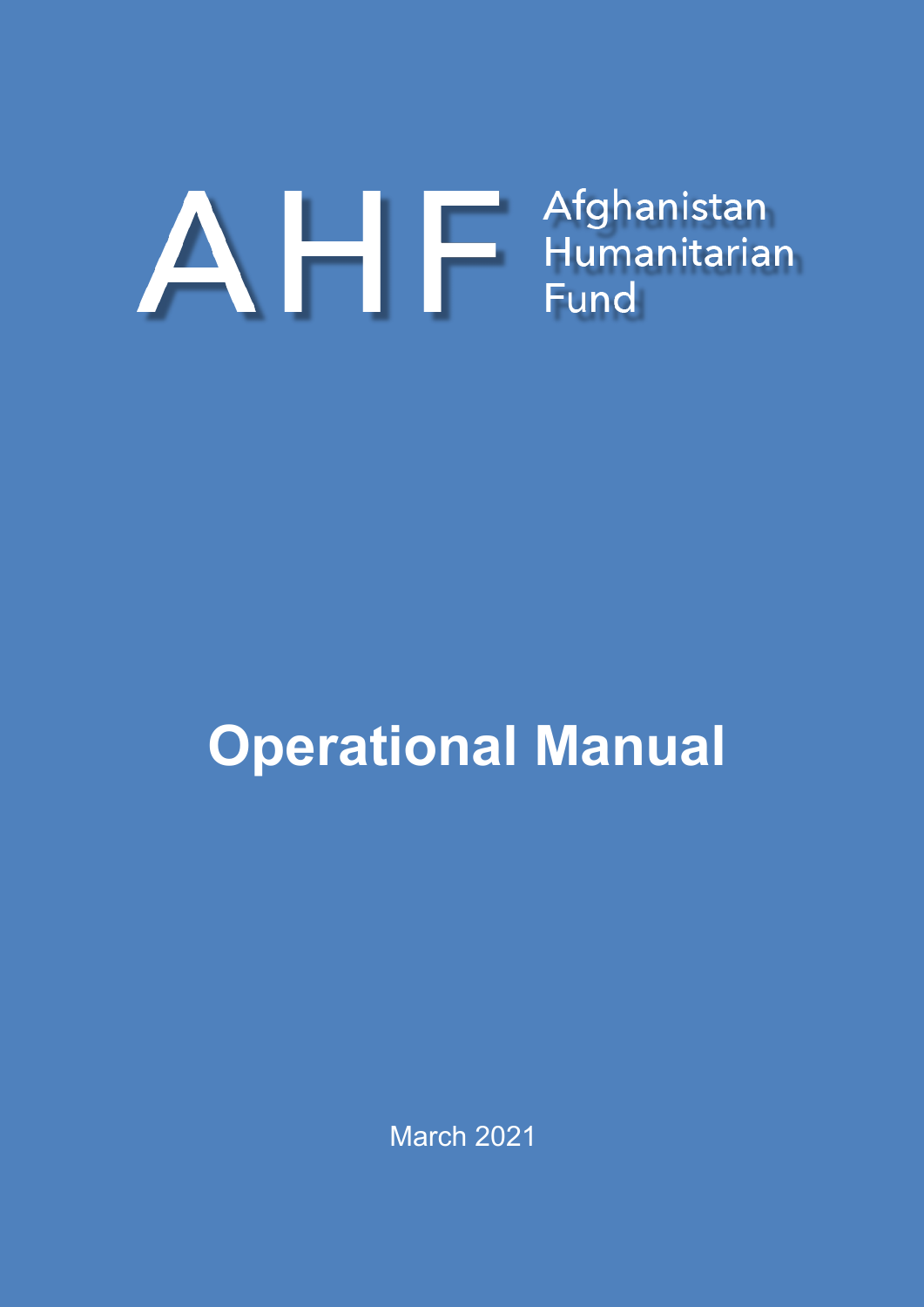| A | <b>INTRODUCTION</b><br>4                           |                                                                                                                                                        |                                        |  |  |  |
|---|----------------------------------------------------|--------------------------------------------------------------------------------------------------------------------------------------------------------|----------------------------------------|--|--|--|
| В |                                                    | <b>OBJECTIVES OF THE AFGHANISTAN HUMANITARIAN FUND</b>                                                                                                 | 5                                      |  |  |  |
| C | <b>GOVERNANCE</b>                                  |                                                                                                                                                        |                                        |  |  |  |
|   | C <sub>1</sub><br>C2<br>C <sub>3</sub>             | United Nations Humanitarian Coordinator for Afghanistan<br><b>AHF Advisory Board</b><br><b>Review Processes</b>                                        | 6<br>6<br>7                            |  |  |  |
| D |                                                    | <b>ALLOCATION MODALITIES</b>                                                                                                                           | 8                                      |  |  |  |
|   | D1<br>D <sub>2</sub><br>D <sub>3</sub>             | Eligibility<br><b>Grant Duration</b><br>Allocation Types and Workflows                                                                                 | 8<br>9<br>10                           |  |  |  |
| Е |                                                    | <b>ACCOUNTABILITY</b>                                                                                                                                  | 13                                     |  |  |  |
|   | E1<br>E <sub>2</sub><br>E3<br>E4<br>E5<br>E6<br>E7 | <b>Risk Management</b><br>Risk-based Grant Management<br>Monitoring<br>Reporting<br>Audit<br><b>Complaints Mechanism</b><br><b>Compliance Measures</b> | 14<br>18<br>20<br>23<br>25<br>25<br>25 |  |  |  |
| F |                                                    | <b>ADMINISTRATIVE ASPECTS</b>                                                                                                                          | 26                                     |  |  |  |
|   | F1<br>F <sub>2</sub><br>F <sub>3</sub><br>F4       | 26<br>27<br>28<br>30                                                                                                                                   |                                        |  |  |  |
| G | <b>ANNEXES</b>                                     |                                                                                                                                                        | 32                                     |  |  |  |
|   | Annex 1:<br>Annex 2:<br>Annex 3:                   | AHF Advisory Board Terms of Reference<br><b>AHF Budgeting Guideline</b><br>AHF Partner Eligibility and Assessment Guidance                             | 32<br>32<br>32                         |  |  |  |
| н |                                                    | <b>ADDITIONAL INFORMATION</b>                                                                                                                          | 32                                     |  |  |  |
| ı |                                                    | <b>CONTACT INFORMATION</b>                                                                                                                             | 32                                     |  |  |  |
| J | 32<br><b>REVIEW DATE</b>                           |                                                                                                                                                        |                                        |  |  |  |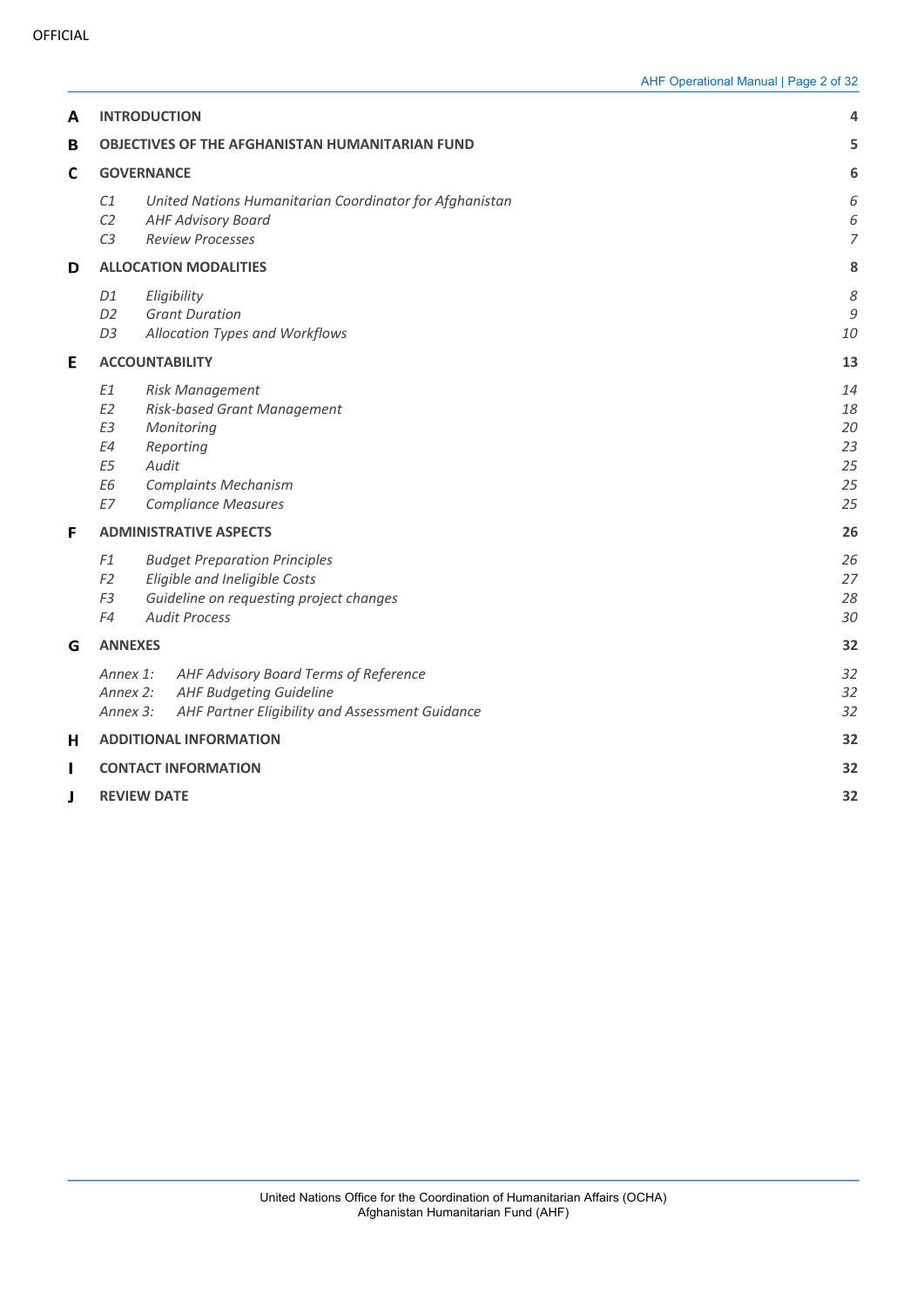|             | <b>Acronyms</b>                                                         |  |  |  |  |  |  |
|-------------|-------------------------------------------------------------------------|--|--|--|--|--|--|
| AB          | <b>Advisory Board</b>                                                   |  |  |  |  |  |  |
| AHF         | Afghanistan Humanitarian Fund                                           |  |  |  |  |  |  |
| <b>BoA</b>  | <b>Board of Auditors</b>                                                |  |  |  |  |  |  |
| <b>CBPF</b> | Country-Based Pooled Fund                                               |  |  |  |  |  |  |
| <b>CPF</b>  | <b>Common Performance Framework</b>                                     |  |  |  |  |  |  |
| DD          | Due Diligence                                                           |  |  |  |  |  |  |
| GG          | <b>OCHA Global Guidelines for Country-Based Pooled Funds</b>            |  |  |  |  |  |  |
| <b>GMS</b>  | <b>Grant Management System</b>                                          |  |  |  |  |  |  |
| HС          | Humanitarian Coordinator                                                |  |  |  |  |  |  |
| <b>HCT</b>  | Humanitarian Country Team                                               |  |  |  |  |  |  |
| <b>HFU</b>  | Humanitarian Financing Unit                                             |  |  |  |  |  |  |
| HoO         | Head of Office                                                          |  |  |  |  |  |  |
| <b>HPC</b>  | Humanitarian Program Cycle                                              |  |  |  |  |  |  |
| HQ          | <b>OCHA Headquarters (New York and Geneva)</b>                          |  |  |  |  |  |  |
| <b>INGO</b> | International Non-Governmental Organization                             |  |  |  |  |  |  |
| M&E         | Monitoring and Evaluation                                               |  |  |  |  |  |  |
| <b>MOU</b>  | Memorandum of Understanding                                             |  |  |  |  |  |  |
| MPTF        | Multi-Partner Trust Fund (UNDP)                                         |  |  |  |  |  |  |
| <b>NCE</b>  | <b>No-Cost Extension</b>                                                |  |  |  |  |  |  |
| <b>NGO</b>  | Non-Governmental Organization                                           |  |  |  |  |  |  |
|             | NNGO National/Local Non-Governmental Organization                       |  |  |  |  |  |  |
|             | OCHA United Nations Office for the Coordination of Humanitarian Affairs |  |  |  |  |  |  |
| OCU         | Oversight and Compliance Unit                                           |  |  |  |  |  |  |
| <b>OIOS</b> | Office for Internal Oversight                                           |  |  |  |  |  |  |
| <b>PFMB</b> | Pooled Funds Management Branch (OCHA HQ, New York and Geneva)           |  |  |  |  |  |  |
| <b>PCA</b>  | Partner Capacity Assessment / Internal Capacity Assessment (ICA)        |  |  |  |  |  |  |
| ΡI          | Performance Index                                                       |  |  |  |  |  |  |
| PSEA        | Prevention of Sexual Exploitation and Abuse                             |  |  |  |  |  |  |
| <b>SRC</b>  | <b>Strategic Review Committee</b>                                       |  |  |  |  |  |  |
| <b>TOR</b>  | <b>Terms of Reference</b>                                               |  |  |  |  |  |  |
| <b>TRC</b>  | <b>Technical Review Committee</b>                                       |  |  |  |  |  |  |

UNDP United Nations Development Program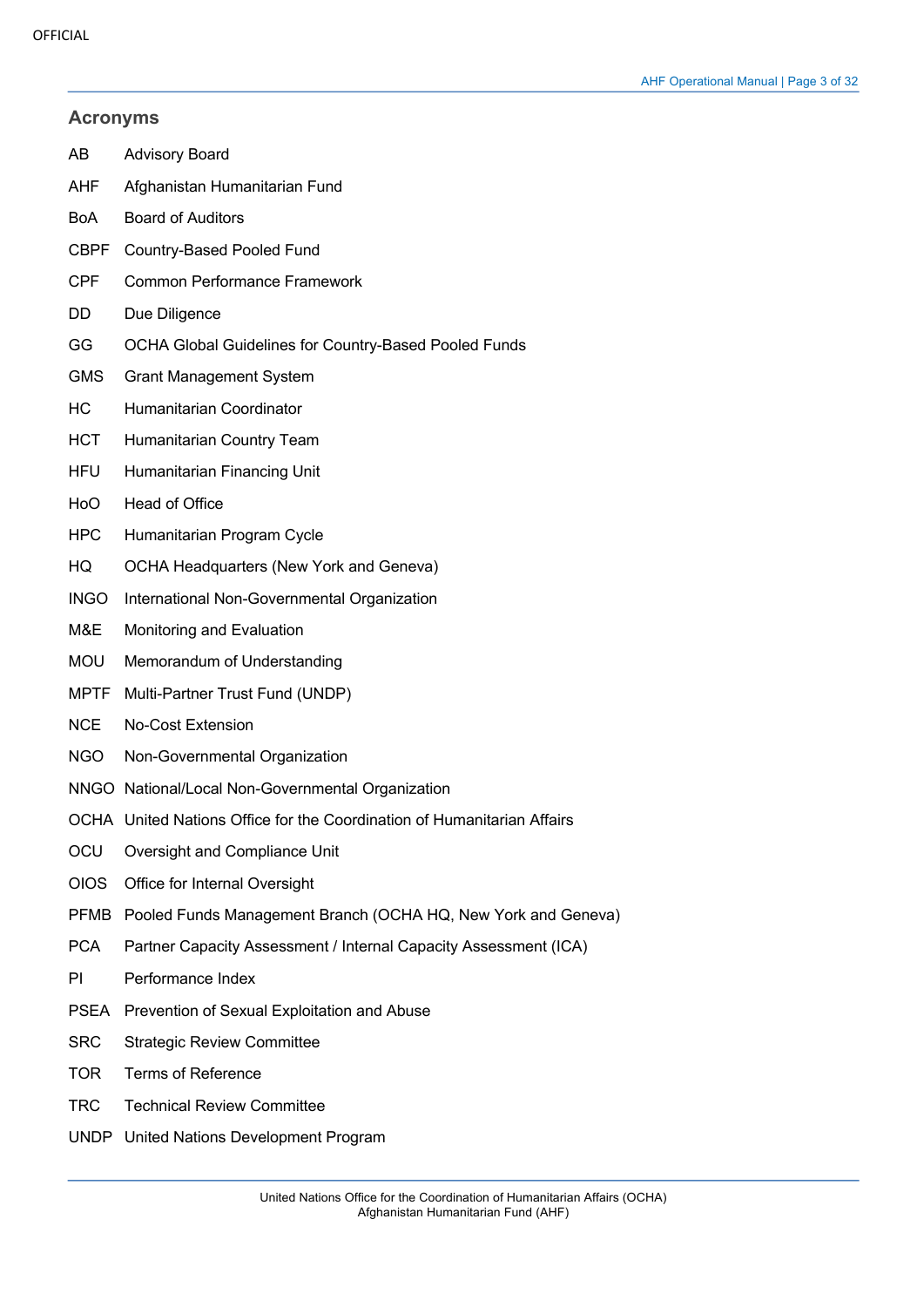# **Introduction**

- 1. The Afghanistan Humanitarian Fund (AHF), formerly known as 'Afghanistan Common Humanitarian Fund (CHF)', was established in 2014 in order to enable swift and needs-based humanitarian action in Afghanistan.
- 2. Under the leadership of the United Nations Humanitarian Coordinator (HC) for Afghanistan and on behalf of the Emergency Relief Coordinator (ERC), the AHF issupporting the timely allocation and disbursement of donor resources to the most critical humanitarian needs defined in the Afghanistan Humanitarian Response Plan (HRP).
- 3. The AHF provides an opportunity for donors to pool their contributions to deliver a stronger collective response. It supports in-country relief organizations to reach the most vulnerable people and ensures maximum impact of limited resources:
	- *Inclusive and promoting partnerships:* Funds are directly available to a wide range of relief partners. This includes international, national and local non-governmental organizations (NGOs), UN Agencies, Funds and Programs and Red Cross/Red Crescent Organizations.
	- *Timely and flexible:* It supports the delivery of an agile response in a fluid emergency.
	- *Efficient and accountable:* It minimizes transaction costs and provides transparency and accountability. Recipient organizations are thoroughly evaluated, and relief projects are monitored by both the partner organization and the AHF with regular reporting on achievements.
- 4. As all Country-Based Pooled Funds (CBPFs), the AHF is designed to complement other humanitarian funding sources such as bilateral funding and the Central Emergency Response Fund (CERF)1.
- 5. This Operational Manual defines the country-specific rules and regulations of the AHF. It describes the governance arrangements, allocation modalities, priorities, and accountability mechanisms of the Fund, as well as the roles and responsibilities of partners and stakeholders involved in AHF processes.
- 6. This Operational Manual is issued by the HC and endorsed by the Advisory Board (AB) to:
	- i. Provide clarification and instructions for partners and stakeholders involved in AHF management, policy and governance;
	- ii. Describe the steps and requirements of allocation processes with the aim of enhancing timely and strategic allocation decisions;
	- iii. Guide AHF partners, Cluster Leads and members of Strategic Review Committees at cluster level;
	- iv. Describe the accountability and risk management framework of the AHF.
- 7. This manual is based on and compliant with the Global Guidelines for Country Based Pooled Funds (CBPFs), the global rules and regulations that apply to all CBPFs.

<sup>&</sup>lt;sup>1</sup> CERF allocations in Afghanistan are managed by the OCHA Humanitarian Financing Unit (HFU) (incl. the AHF Secretariat) based in Kabul.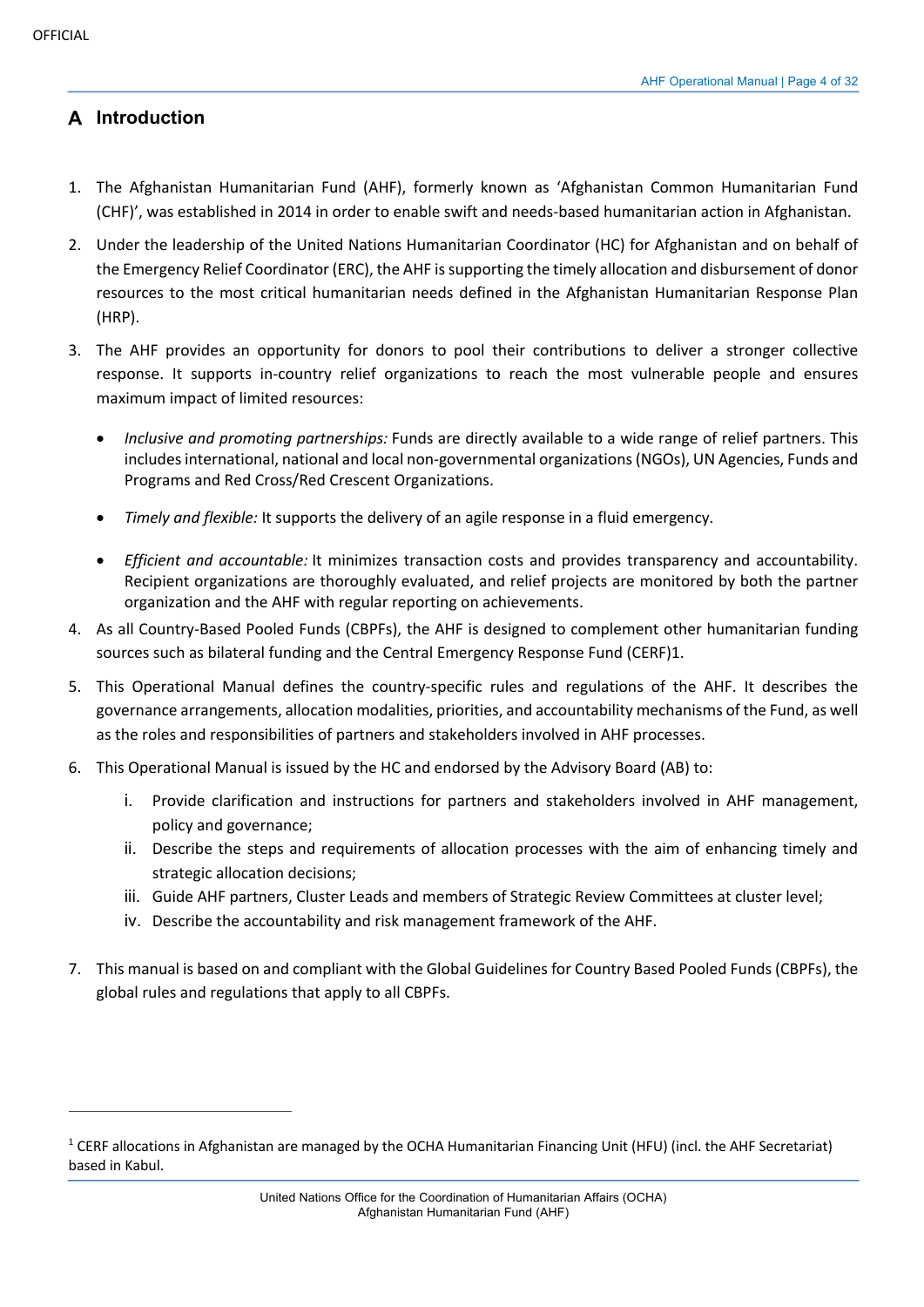# **Objectives of the Afghanistan Humanitarian Fund**

- 8. The AHF is guided by three main objectives:
	- i. *Support* humanitarian partners (national and international NGOs, UN Agencies, Funds and Programs and Red Cross/Red Crescent Organisations) to address the most pressing needs in accordance with humanitarian principles.
	- ii. *Improve* the relevance and coherence of humanitarian response by strategically funding assessed humanitarian action as identified in the Humanitarian Response Plan (HRP).
	- iii. *Strengthen* coordination and leadership through the function of the HC and the humanitarian cluster system.
- 9. The AHF aims to ensure that humanitarian needs are addressed in a collaborative manner, fostering cooperation and coordination within and between clusters and humanitarian organizations. As such, the AHF contributes to improving needs assessments, enhancing the HRP as the strategic planning document for humanitarian action, strengthening coordination mechanisms, in particular the cluster system, and improving accountability through its monitoring and reporting framework.
- 10. The AHF follows recommendations made to CBPFs at global level, such as during the 2016 World Humanitarian Summit and adheres to respective 'Grand Bargain' work stream commitments:
	- i. Work Stream 1: AHF data is publicly available through dedicated transparency websites at: https://gms.unocha.org/bi and http://www.unocha.org/ahf. These websites provide detailed contribution and allocation data in real time which can be retrieved for analysis, ensuring also that AHF data is fully compliant and formatted for publication according to International Aid Transparency Initiative (IATI) standards.
	- ii. Work Stream 2: The AHF promotes inclusive governance of the fund and incentivises further inclusion particularly of national/local partners in humanitarian coordination mechanisms in Afghanistan<sup>2</sup>. The AHF provides targeted training (e.g. on GMS) throughout the program cycle at country-level and supports the involvement of AHF partners through the CBPF-NGO Dialogue Platform at global level.
	- iii. Work Stream 3: The AHF is cash-ready by design, which means mechanisms are in place to enable funding of cash-based programs. The AHF is able to tag and track cash programs in the GMS and OCHA is planning to display them on the public GMS Business Intelligence website.
	- iv. Work Stream 4: The AHF reduces management costs for donors with grant management, monitoring and harmonized 8+3 template<sup>3</sup> reporting handled by OCHA on their behalf. The AHF follows the directcost approach and its budget is separated from OCHA country office budgets.
	- v. Work Stream 6: AHF partners are required to involve affected populations in the project management cycle. Partner capacity assessments verify if policies on accountability to affected populations are in place.
	- vi. Work Stream 8: AHF allocations are needs based, prioritized through inclusive and transparent processes under the leadership of the Humanitarian Coordinator and support the delivery of the HRP. AHF allocations provide timely funding to promote early action and mitigate the impact of crises on communities and their livelihoods. AHF funding is directly accessible to local, national and international relief organizations, leveraging comparative advantages and encouraging collective ownership of the

 $2$  The AHF supports inclusion of national/local partners. Whenever funding is not exclusively for that purpose, the best placed and capable humanitarian agency is supported e.g. to deliver life-saving program activities.  $3$  Harmonized Reporting and 8+3 Template. See:

https://reliefweb.int/sites/reliefweb.int/files/resources/harmonized\_reporting\_pilot\_participation\_guide\_14.6.17.pdf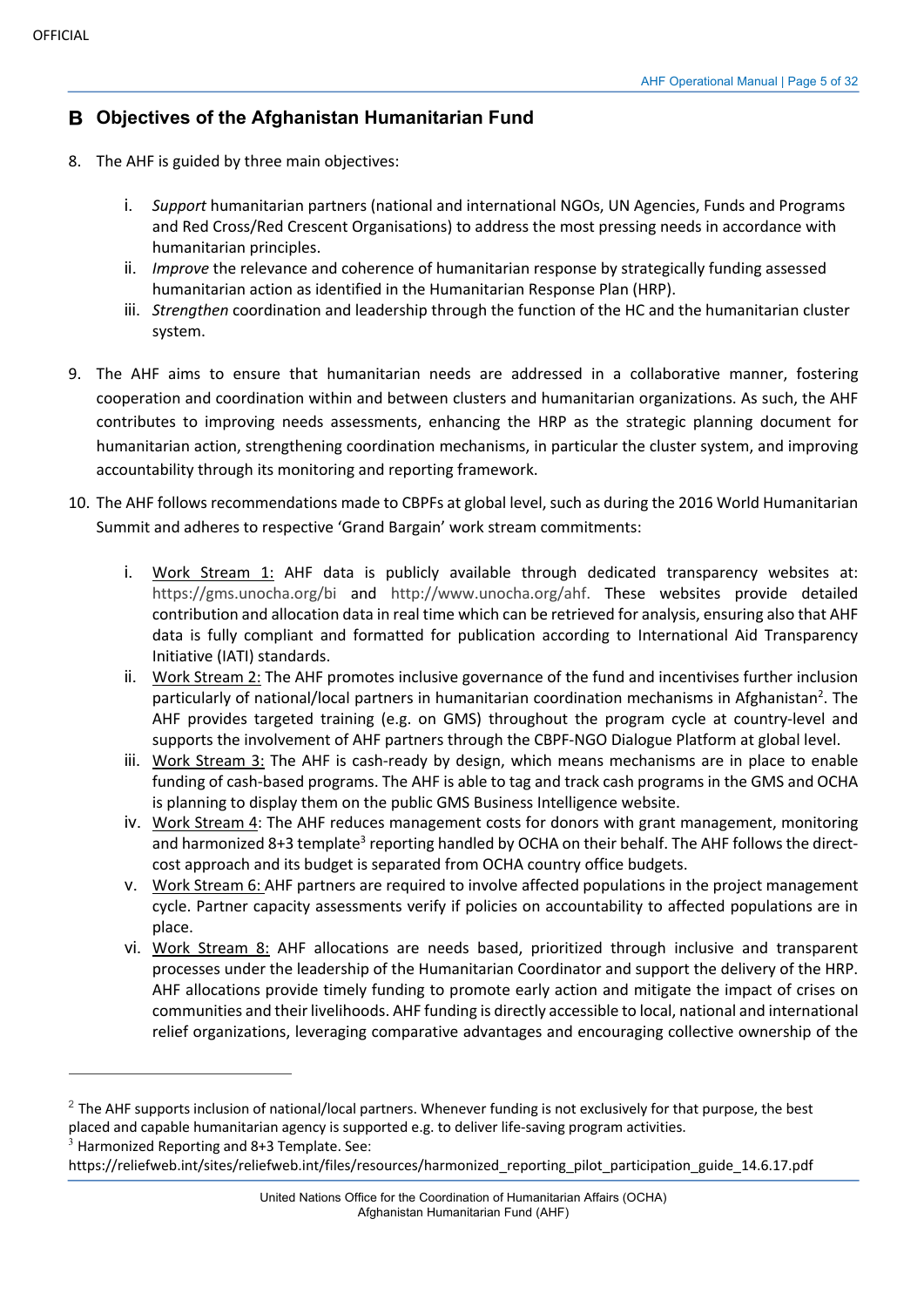response. The AHF provides optimal solutions for donors that are unable to directly fund or assess implementing partners in Afghanistan.

vii. Work Stream 9: The AHF is using the Common Performance Framework (CPF) developed for all CBPFs. The set of performance indicators standardizes the reporting and performance measurement across all CBPFs, enabling donors to gauge the performance of the AHF. The CPF is enhancing OCHAs corporate accountability in the management of CBPFs.

# **Governance**

#### **C1 United Nations Humanitarian Coordinator for Afghanistan**

- 11. The HC leads the overall strategy and oversight of the Fund. The final decision-making authority rests with the HC.
- 12. The HC is supported by the OCHA Head of Office (HoO) as the custodian of the AHF, the OCHA Humanitarian Financing Unit (HFU) as the AHF secretariat, and by the members of the AHF Advisory Board.
- 13. The role of the HC is to:
	- i. Endorse the AHF Operational Manual;
	- ii. Chair the AHF Advisory Board and provide strategic direction for the operation of the Fund;
	- iii. Lead resource mobilisation in liaison with the Humanitarian Country Team (HCT), the OCHA Country Office and relevant OCHA units at headquarters;
	- iv. Define the timing, strategic focus and amounts of allocation rounds, in consultation with the AHF Advisory Board;
	- v. Approve allocations to projects recommended for funding, and initiate disbursements;
	- vi. Ensure complementary use of AHF funding with other funding sources, including the CERF;
	- vii. Review and, where appropriate, approve project revisions;
	- viii. Ensure that appropriate accountability mechanisms are in place, including arrangements for fund-level risk management and for monitoring and reporting;
	- ix. Approve the direct costs of running the AHF following endorsement by the Advisory Board;
	- x. Lead the process of periodically reviewing the justification for the continuing operation of the AHF, and its closure if no longer justified.

#### **C2 AHF Advisory Board**

- 14. The Advisory Board (AB) is a governance body with an advisory function that supports the HC in the management of the AHF. The AB provides guidance and advice to the HC on strategic and policy matters in pursuit of AHF objectives and convenes at least four times within a calendar year.
- 15. The AB consists of and thereby represents the views of Donors, UN Agencies, Funds and Programs and the NGO Community.
- 16. The Terms of Reference (TOR) of the AB (Annex 1) are reviewed by the HC/AB and are updated as needed.
- 17. Core functions of the AB are: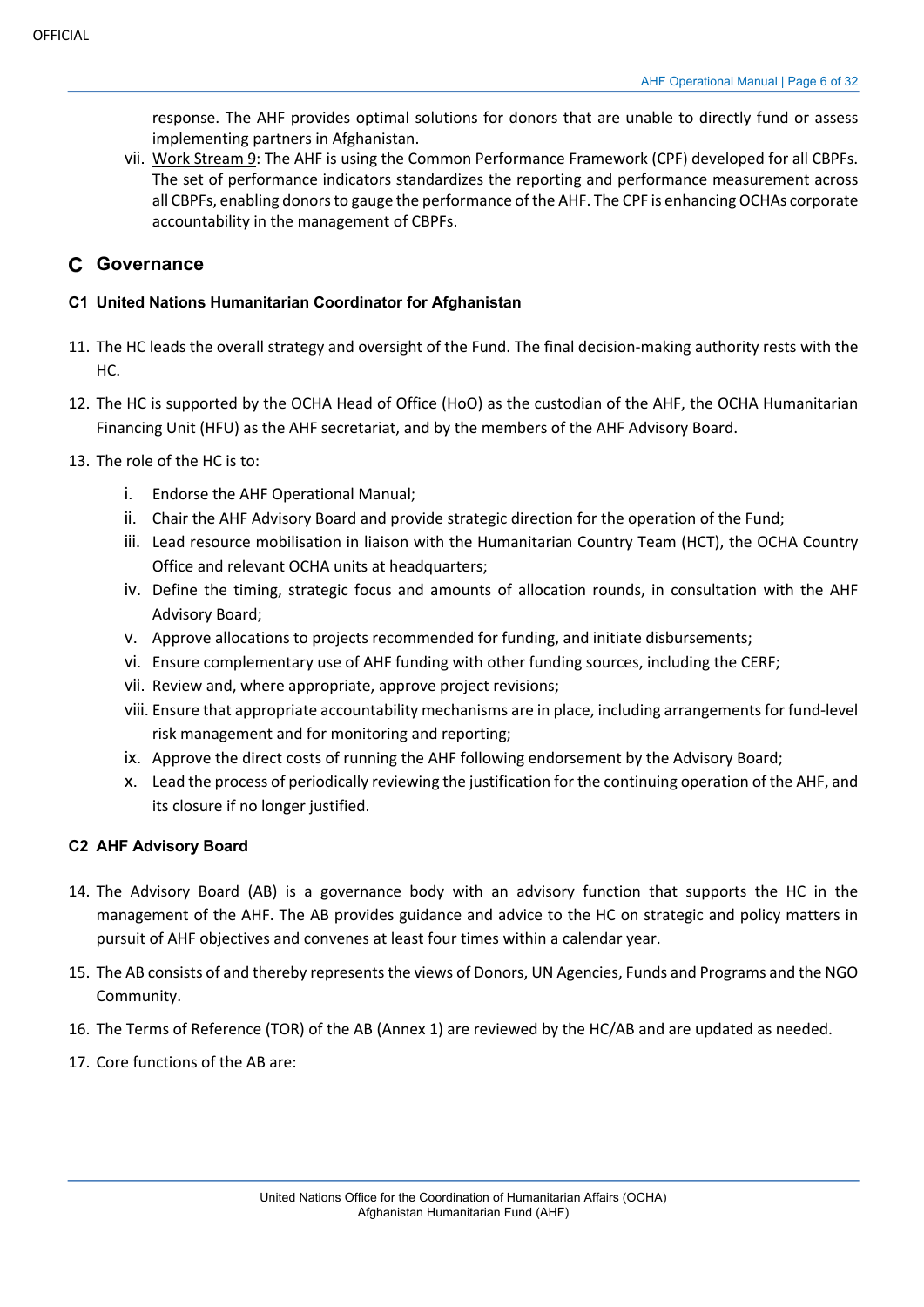- i. Review<sup>4</sup> and advise the HC on strategic focus of the fund, including allocation strategies, operational modalities, including project selection;
- ii. Support the HC and AHF secretariat in periodic performance analysis, including review of the Risk Management Framework.
- iii. Ensure transparency by ensuring that all partners are treated equally and that the fund complies with all respective policies and guidelines.
- 18. Members and Observers of the AB, as outlined in the respective AB Terms of Reference (Annex 1):
	- i. Humanitarian Coordinator (Chairperson, non-rotating);
	- ii. OCHA Head of Office (Custodian, non-rotating);
	- iii. AHF Head of Unit (Secretariat, non-rotating);
	- iv. 3 Representatives of contributing donors (Members, rotating);
	- v. 3 Representatives of UN Cluster Lead Agencies (Members, rotating);
	- vi. 3 Representatives of the NGO community (Members, 1 NNGO representative, 2 INGO representatives, rotating);
	- vii. 2 Representative of a non-contributing donor (Permanent Observer, rotating);
	- viii. 1 Representative of an NGO forum (Permanent Observer, rotating);
	- ix. 1 Representative of a Red Cross/Red Crescent organisation (Permanent Observer, rotating).
- 19. The HC invites technical experts (as observers), includes OCHA, cluster staff and partner representatives to attend AB meetings as needed.
- 20. Attendance at AHF Advisory Board meetings is restricted (not a public forum) and requires formal HC invitation at all times.
- 21. The AHF secretariat provides regular and frequent updates and information on its activities during Advisory Board Meetings. Advisory Board Members may request specific topics to be tabled (meeting agenda) discussed and meetings to be convened. Additionally, AB members and observers are invited to contact the AHF Secretariat (see contact information) at any time in case additional information is needed.

#### **C3 Review Processes**

- 22. All proposals submitted to the AHF go through both strategic and technical review processes in order to ensure quality and compliance with fiduciary requirements.
	- i. A strategic review of project proposals at cluster level in order to prioritise proposals that best align to the Allocation Paper authorised by the HC and AB, the HRP criteria and cluster-specific strategies.
	- ii. A technical review of projects by technical experts at cluster level and by the AHF to ensure high quality of selected project proposals, including review of the project budgets prior to approval and disbursement of funds to partners.

<sup>4</sup> Documents to be discussed and / or endorsed by the Advisory Board shall be provided by the AHF one (1) week in advance so AB members are given sufficient time to review and provide strategic advice to the HC.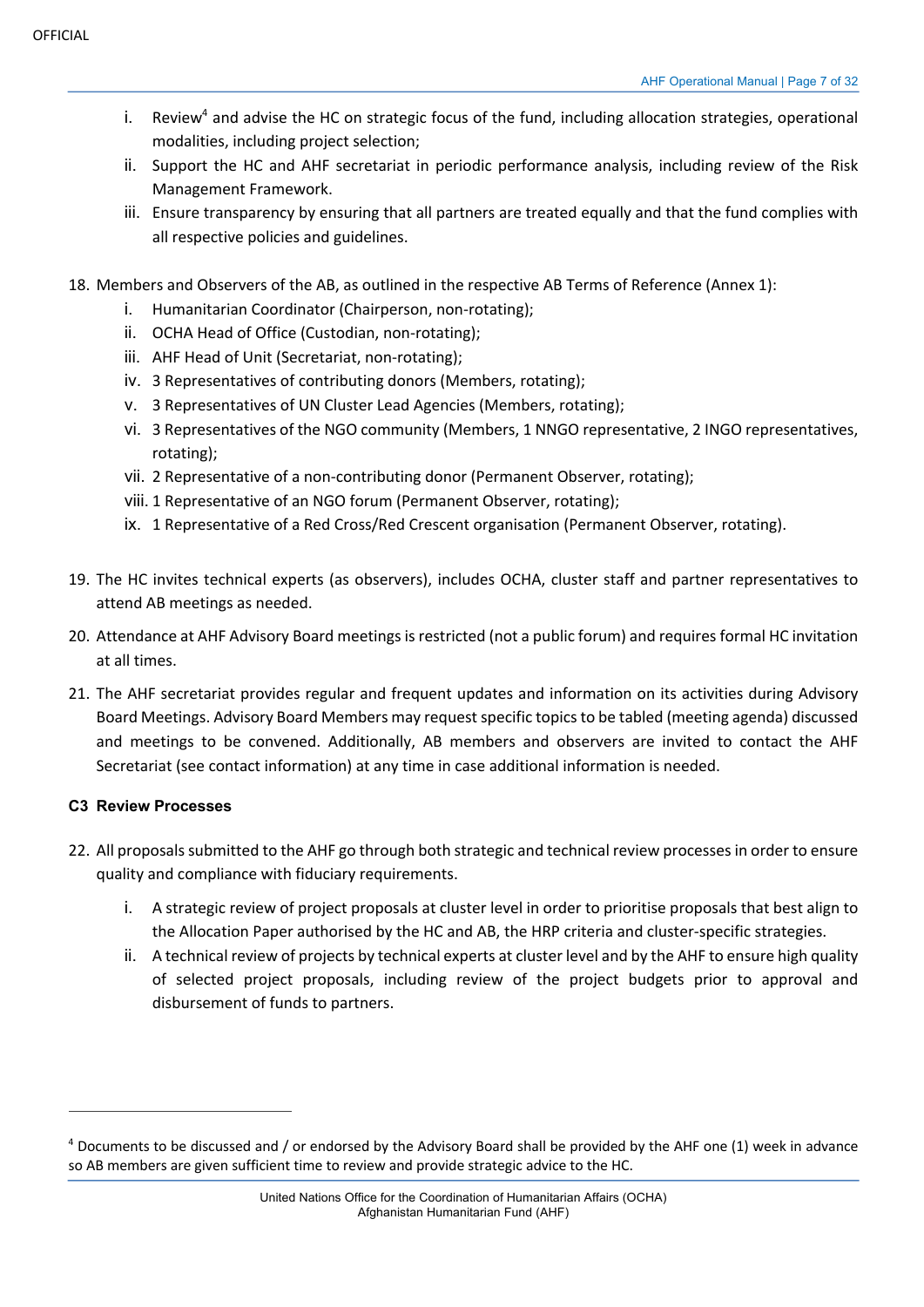#### *Strategic Review Committees (SRC)*

23. Strategic reviews are conducted by committees (SRC) that are convened by respective Cluster Leads. The Strategic Review Committees (SRCs) are composed of active members of the respective cluster, with an equitable representation of UN Agencies, Funds and Programs, INGOs and NNGOs. The AHF secretariat attends all review committee meetings as a full member while also supporting Cluster Leads in carrying out their respective responsibilities. The SRC assesses and selects proposals to be recommended to the HC for funding, based on pre-determined criteria captured in a balanced scorecard that is established at the beginning of the allocation process. SRC recommended proposals are presented to the HC and AB for endorsement.

#### *Technical Review Committees (TRC)*

24. Technical Review Committees (TRCs) are groups of technical experts from the respective cluster, the AHF secretariat and OCHA CBPF Section that assesses the technical soundness and appropriateness of all project proposals. The technical review process involves two-way communication between the review committee and the proposing organization. Partners are able to re-submit project proposals / revisions after receiving written comments by the TRC. The TRC collaborates closely with the AHF in all respective aspects. Technically approved and financially cleared proposals are submitted for HC's approval and subsequent grant agreement.

#### D **Allocation modalities**

#### **D1 Eligibility**

- 25. Donor contributions to the AHF are utilized to fund projects carried out by:
	- i. United Nations (UN) Funds and Agencies
	- ii. National and international Non-Governmental Organizations (NGOs)
	- iii. Red Cross/Red Crescent organisations. For the purpose of eligibility, these organizations will be assessed as per the procedures applicable to NGOs.
- 26. In order to apply for eligibility assessment and to gain access to the AHF Grant Management System (GMS), organizations must be registered in Afghanistan as non-governmental/non-profit organization (NGOs), Red Cross and Red Crescent Organizations, or UN funds, programmes, and agencies.

#### *UN Eligibility*

27. In order to become eligible for funding from the AHF, UN<sup>5</sup> funds and agencies must complete the Registration Form on the Grants Management System (GMS). Although UN Funds and Agencies are not required to complete due diligence (DD) processes at country-level, they are required to provide name and contact of focal points, the legal representative of the organization, address of the main office and banking information.

<sup>5</sup> Where the CBPF is administered by UNDP Multi-Partner Trust Fund (MPTF), UN Agencies, Funds and Programs must sign a respective Memorandum of Understanding (MoU) to become eligible to receive AHF funding.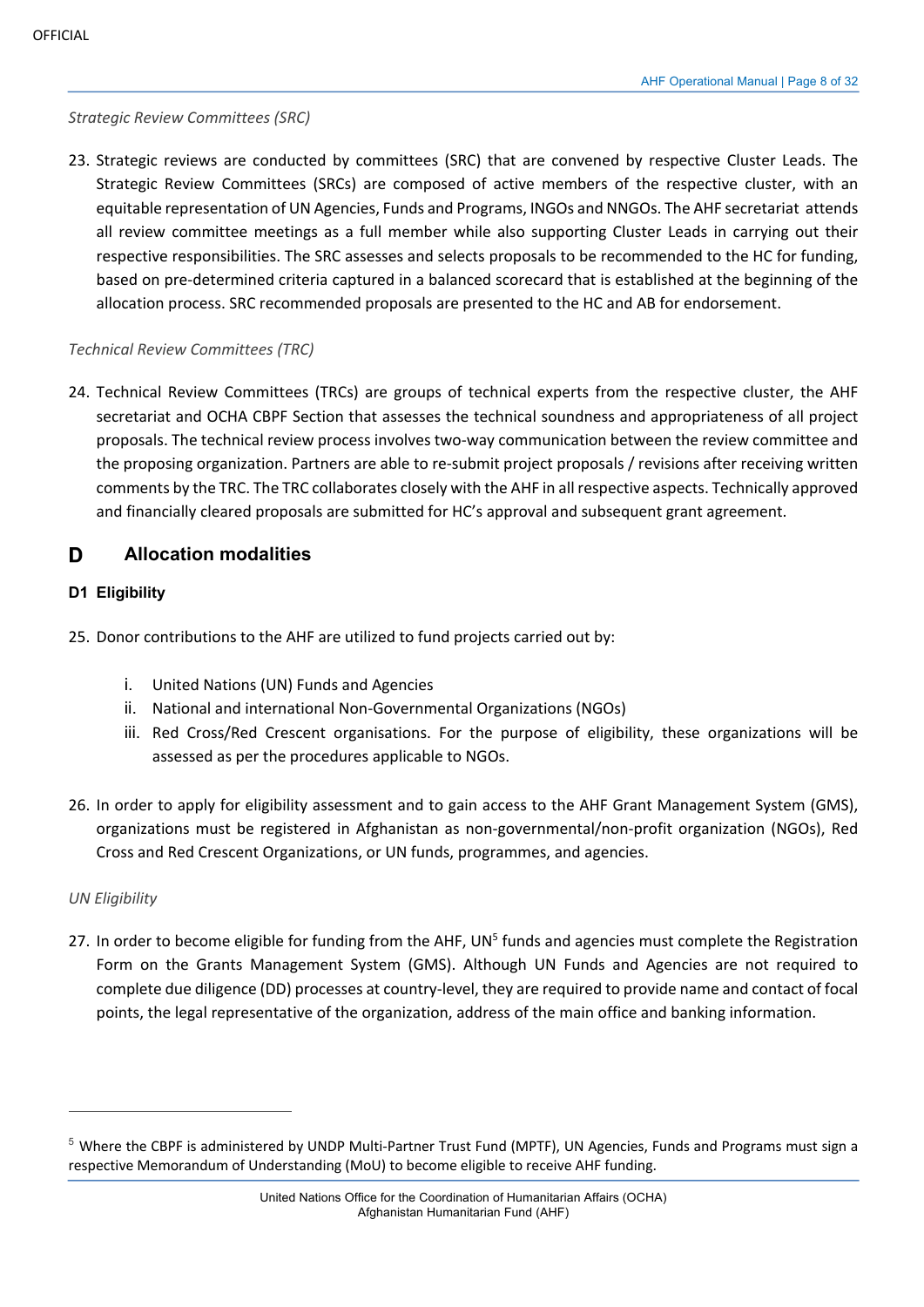*NGO and Red Cross/Red Crescent Eligibility*

- 28. All prospective NGO and Red Cross/Red Crescent partners are required to undergo a due diligence process and internal capacity assessment in order to determine their eligibility and risk level (see section E2: Risk-based Grant Management, and Annex 3: AHF Partners Eligibility and Capacity Assessment Guidance).
- 29. NGO and Red Cross/Red Crescent partners that have not received funds from the AHF for a period of 36 months are required to undergo a new capacity assessment in order to re-establish their eligibility.

#### *Allocation Criteria*

- 30. The review and approval of project proposals is made in accordance with the objectives of the AHF, the parameters described in the Allocation Strategy Paper (for any particular allocation), and on basis of the following key criteria:
	- i. *Partner eligibility and capacity:* eligible partners that have successfully completed the due diligence and capacity assessment processes can apply for funding;
	- ii. *Access:* accessibility and/or physical presence to areas of operation (itself, or via implementing partner); the location of the project is clearly identified and relevant;
	- iii. *Specialized Working Groups: E.g.* Protection, Humanitarian Access and Security, Cash and Voucher Working Group, Accountability to Affected Populations, review proposals and provide feedback to partners during the project development and strategic review (SRC) stages.
	- iv. *Strategic relevance:* clear link to HRP strategic and cluster objectives, compliance with the terms of the allocation strategy as described in the allocation paper, and alignment of activities with thematic areas of the AHF;
	- v. *Needs-based:* needs are well explained, documented, beneficiaries are clearly described;
	- vi. *Principled:* projects must comply with the core principles of neutral, impartial and independent humanitarian action;
	- vii. *Appropriateness:* the proposed activities are appropriate to the identified needs;
	- viii. *Technical soundness and cost effectiveness (value for money):* the proposal meets all technical requirements for the implementation of the activities and the budget complies with AHF budgeting guidelines;
	- ix. *Risk management:* assumptions and risks are comprehensively, and clearly addressed, and appropriate risk management measures are being deployed.
	- x. *Monitoring:* an effective monitoring and reporting system is being deployed.

#### **D2 Grant Duration**

- 31. Standard grant implementation lengths of projects funded by the AHF is twelve (12) months for Standard Allocations and six (6) months for Reserve Allocations, from the project start date as indicated in the Grant Agreement (GA). Reimbursement of project pre-financing is limited to the budgeted costs (of the approved project proposal) incurred in the interim period between the project's approved start date and the date of actual disbursement of funds to the recipient.
- 32. The AHF liaises with the partner to determine the start date of the project. The agreed start date is included in the grant agreement. The start date on the grant agreement can be as early as the signature date of the partner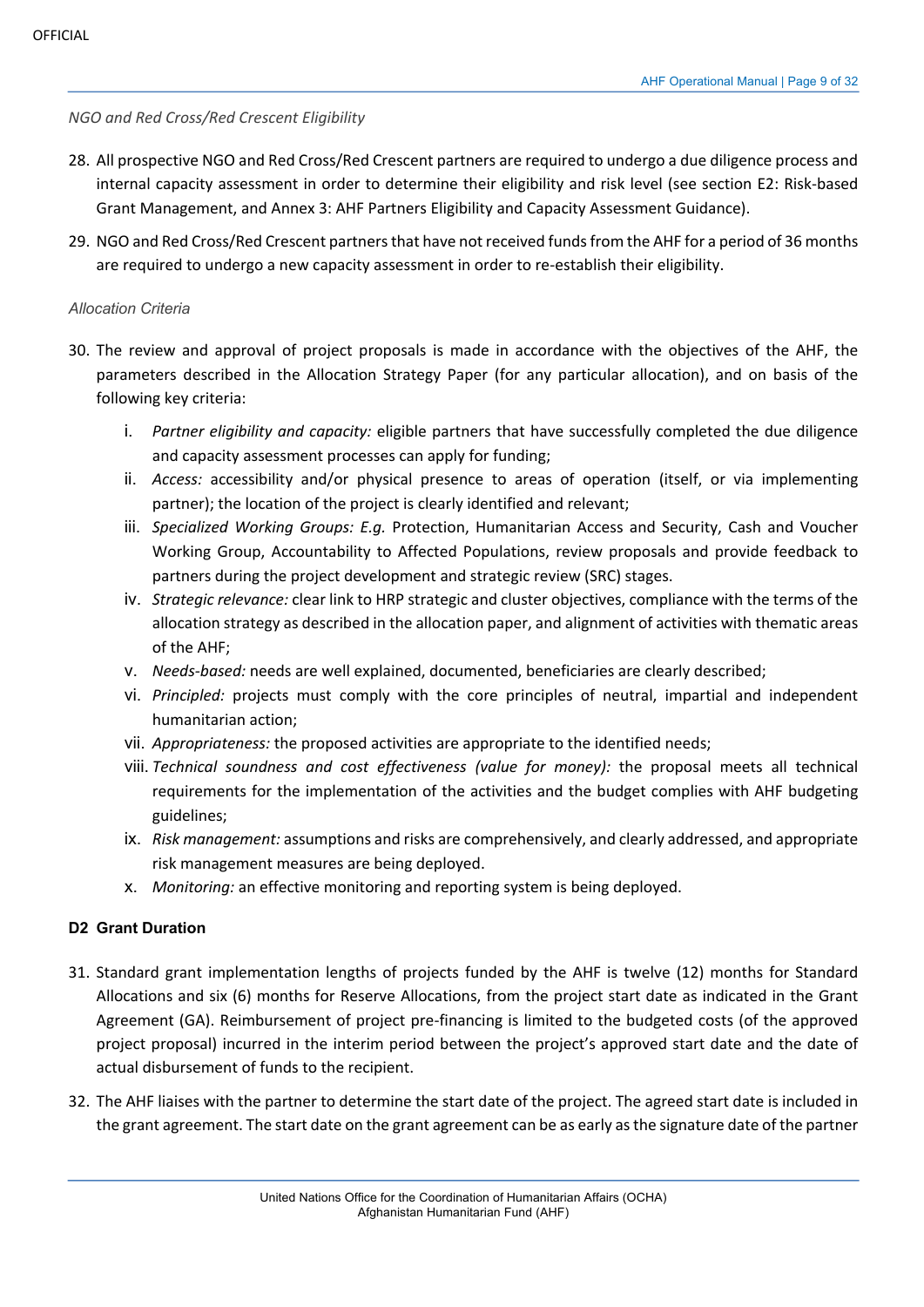on the grant agreement (contract). If the signature of the grant agreement occurs after the agreed upon start date in the proposal, the date of the signature of the grant agreement takes precedence.

33. If necessary, implementing partners may request revisions of the project in order to re-program and/or extend the duration of the grant. Project revision requests must be technically supported by relevant stakeholders such as clusters and specialized working groups.

### **D3 Allocation Types and Workflows**

- 34. The AHF conducts two types of allocations. Standard and Reserve allocations:
	- i. A *Standard Allocation* is the usual process through which AHF funds are disbursed. Funding permitting, at least one standard allocation process is conducted during a calendar year.
	- ii. A *Reserve Allocation* is used for rapid disbursement of funds, usually in the event of unforeseen emergencies based on acute humanitarian needs. It provides funds to specific humanitarian situations that require a timely response and in addition to support via standard allocations.

#### *Standard Allocation Strategy and Workflow*

- 35. The standard allocation process enables the HC to provide vital funds to the most urgent priorities identified in the HRP. Based on guidance provided by partners, clusters, the HC and the AB, the AHF secretariat develops an allocation strategy (paper) that defines the intent of the allocation and a framework for proposal selection by the respective clusters. The allocation paper includes information on:
	- i. Total amount to be allocated;
	- ii. Humanitarian priorities (strategic, cluster, and geographical);
	- iii. Criteria for project prioritization;
	- iv. Timeline of the allocation;
	- v. Applicable rules and regulations for the allocation.
- 36. An indicative workflow for a Standard Allocation is outlined in the matrix below. Key steps in the process typically include:
	- i. Partner/Cluster consultation;
	- ii. Draft allocation strategy development;
	- iii. Allocation strategy endorsement by HC/AB;
	- iv. Submission of proposals;
	- v. Strategic review;
	- vi. Presentation to the HC/AB;
	- vii. Preliminary endorsement by HC;
	- viii. Technical and financial review;
	- ix. Final approval by the HC;
	- x. Disbursement of funds.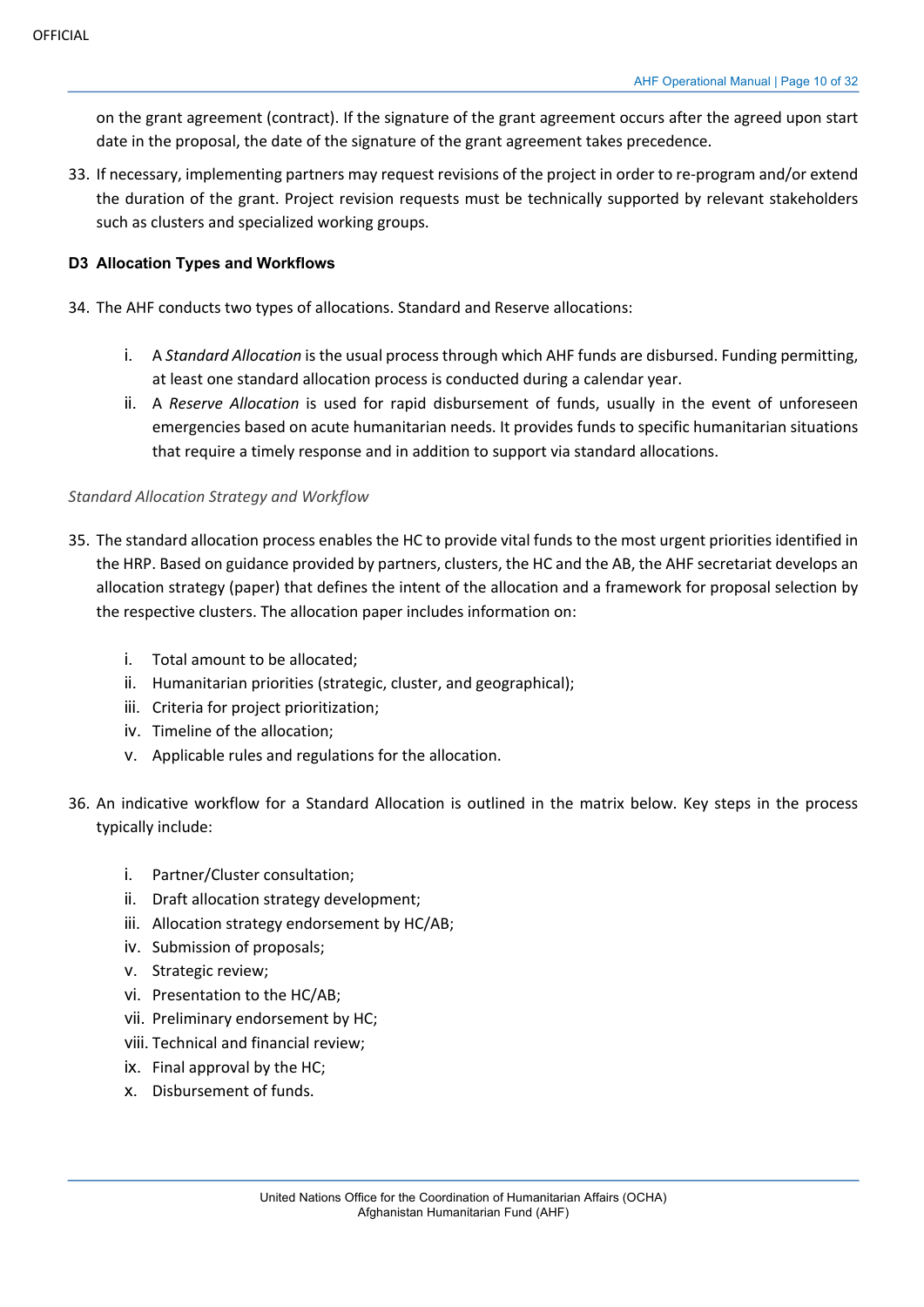# *AHF Indicative Workflow for a Standard Allocation Process*

| <b>Step</b>                                           | <b>Description</b>                                                                                                                                                                                                                                                                                                                                                                                                                 | <b>Stakeholders</b>                                                                |
|-------------------------------------------------------|------------------------------------------------------------------------------------------------------------------------------------------------------------------------------------------------------------------------------------------------------------------------------------------------------------------------------------------------------------------------------------------------------------------------------------|------------------------------------------------------------------------------------|
|                                                       |                                                                                                                                                                                                                                                                                                                                                                                                                                    | <b>Involved</b>                                                                    |
| 1. Allocation<br><b>Strategy Paper</b><br>Development | Development and launch of allocation paper at the request of the HC,<br>in consultation with humanitarian clusters and partners using existing<br>coordination mechanisms.                                                                                                                                                                                                                                                         | HC/AB<br>AHF<br><b>Cluster Leads</b><br>Cluster members<br>ОСНА НО/СВРГ<br>Section |
| 2. Submission of<br>project<br>proposals              | Call for proposals, disseminated through sectors.<br>Eligible partners prepare project proposals that address priorities<br>identified in the allocation paper and submit online in the Grant<br>Management System.                                                                                                                                                                                                                | Partners<br><b>Cluster Leads</b>                                                   |
| 3. Preliminary<br>Review                              | Preliminary review of submitted proposals for completeness<br>(compliance with application template), eligibility of partner, and<br>non-duplication of proposals.                                                                                                                                                                                                                                                                 | AHF                                                                                |
| 4. Strategic<br>review                                | Cluster Strategic Review Committees (SRCs) review submitted<br>proposals using scorecards in GMS focusing on: (i) strategic<br>relevance, (ii) programmatic relevance, (iii) cost effectiveness, (iv)<br>management and monitoring, and (v) engagement with coordination<br>mechanisms.                                                                                                                                            | <b>SRCs</b><br>AHF                                                                 |
| 5. Preliminary<br>endorsement<br>by HC                | SRC recommended projects presented to the HC and AB for review<br>and pre-approval. The presentation summarizes the expected<br>outcomes/results of the recommended projects including the link to<br>the priorities outlined in the allocation paper for the HC's and AB's<br>consideration and comparison to the initial Allocation Paper.                                                                                       | HC<br>AB<br>AHF                                                                    |
| 6. Technical and<br>financial<br>review               | Cluster Technical Review Committees (TRCs) review pre-approved<br>projects to ensure (i) they meet technical cluster and AHF<br>requirements, and (ii) budget provisions are appropriate and<br>feedback to partners. AHF and OCHA HQ/CBPF Section conduct<br>financial review.<br>Partners revise and re-submit their proposals.<br>Technically sound and financially cleared projects are recommended<br>to the HC for approval. | AHF<br><b>TRCs</b><br><b>Cluster Leads</b><br><b>OCHA CBPF Section</b>             |
| 7. Final approval<br>by HC                            | HC approves recommended projects, and signs Grant Agreements<br>(GAs). Partners and OCHA CBPF Finance counter-sign GAs.                                                                                                                                                                                                                                                                                                            | AHF, Partners<br><b>OCHA CBPF Finance</b>                                          |
| 8. Disbursement                                       | Fund disbursed to partners as per AHF operational modalities.                                                                                                                                                                                                                                                                                                                                                                      | <b>OCHA CBPF Section</b><br><b>MPTF</b><br>Partners                                |
| Partners)                                             | A Standard Allocation process takes usually about 4 weeks (Launch of Allocation Paper to Funds received by                                                                                                                                                                                                                                                                                                                         |                                                                                    |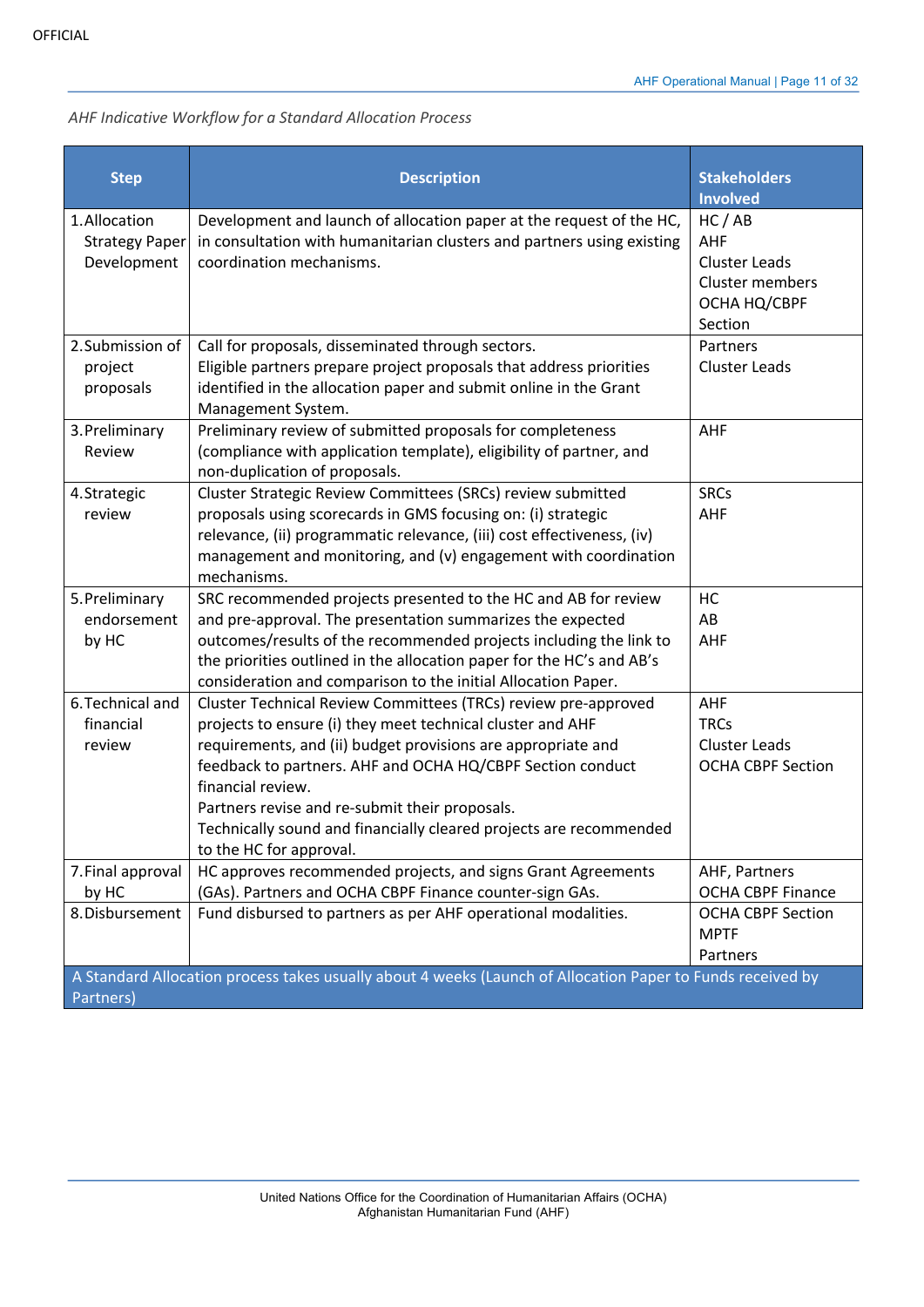#### *Reserve Allocation Strategy and Workflow*

- 37. Reserve Allocations enable the HC to address unanticipated and time-critical humanitarian needs, promoting early action and life-saving response to emergencies in order to prevent or reduce loss of life. For example, needs resulting from unanticipated natural disasters or armed conflict, disease outbreaks and population displacement. In exceptional cases projects not previously included in the HRP and geographic locations outside the HRP, but within Afghanistan, may be considered for funding.
- 38. The Reserve Allocation process is designed to be faster than for Standard Allocations. Unless there are extraordinary circumstances, the HC consults with the AB regarding the activation of a Reserve Allocation. Consultation with the AB is done either through an extraordinary meeting convened specifically for this purpose, or by phone/email whenever a meeting is impractical. Consultations for AB endorsements are conducted by email on a 'no reply - no objections' basis, typically with a 48 hours turn-around period (24hrs in very urgent situations.
- 39. Whenever a Reserve Allocation is activated, only pre-selected (by clusters requesting AHF funding) and directly invited partners are eligible to apply for funding (non-competitive allocation process). Proposals are subject to a technical review by the AHF and the respective clusters in order to ensure high quality prior to final endorsement by the HC.
- 40. Based on guidance provided by partners, clusters, the HC and the AB, the AHF secretariat is developing an allocation strategy (paper) that defines the intent of the allocation and a framework for proposal selection by the respective clusters. The Reserve Allocation paper includes guidance on:
	- vi. Total amount to be allocated;
	- vii. Humanitarian priorities (strategic, cluster, and geographical);
	- viii. Criteria for project prioritization;
	- ix. Timeline of the allocation;
	- x. Applicable rules and regulations for the allocation.
- 41. An indicative workflow for a Reserve Allocation is outlined in the matrix below. Procedures may vary in order to optimise the process in view of the particular circumstances under consideration. Key steps typically include:
	- i. Allocation strategy development and announcement;
	- ii. Submission of project proposal;
	- iii. Strategic, technical and financial review;
	- iv. Final approval by the HC
	- v. Disbursement of funds.

#### *AHF Indicative Workflow for a Reserve Allocation Process*

| <b>Step</b> |                                                 | <b>Description</b>                                                                                                                                               | <b>Stakeholders</b><br><b>Involved</b> |
|-------------|-------------------------------------------------|------------------------------------------------------------------------------------------------------------------------------------------------------------------|----------------------------------------|
|             | <b>Allocation Strategy</b><br>Paper Development | Development and launch of allocation paper in consultation<br>with humanitarian clusters and partners through email<br>and/or other fast means of communication. | НC<br>AB<br><b>AHF</b>                 |
|             |                                                 | Process will include definition, compilation and<br>consolidation of cluster priorities and requirements.                                                        | Cluster Leads<br>Cluster members       |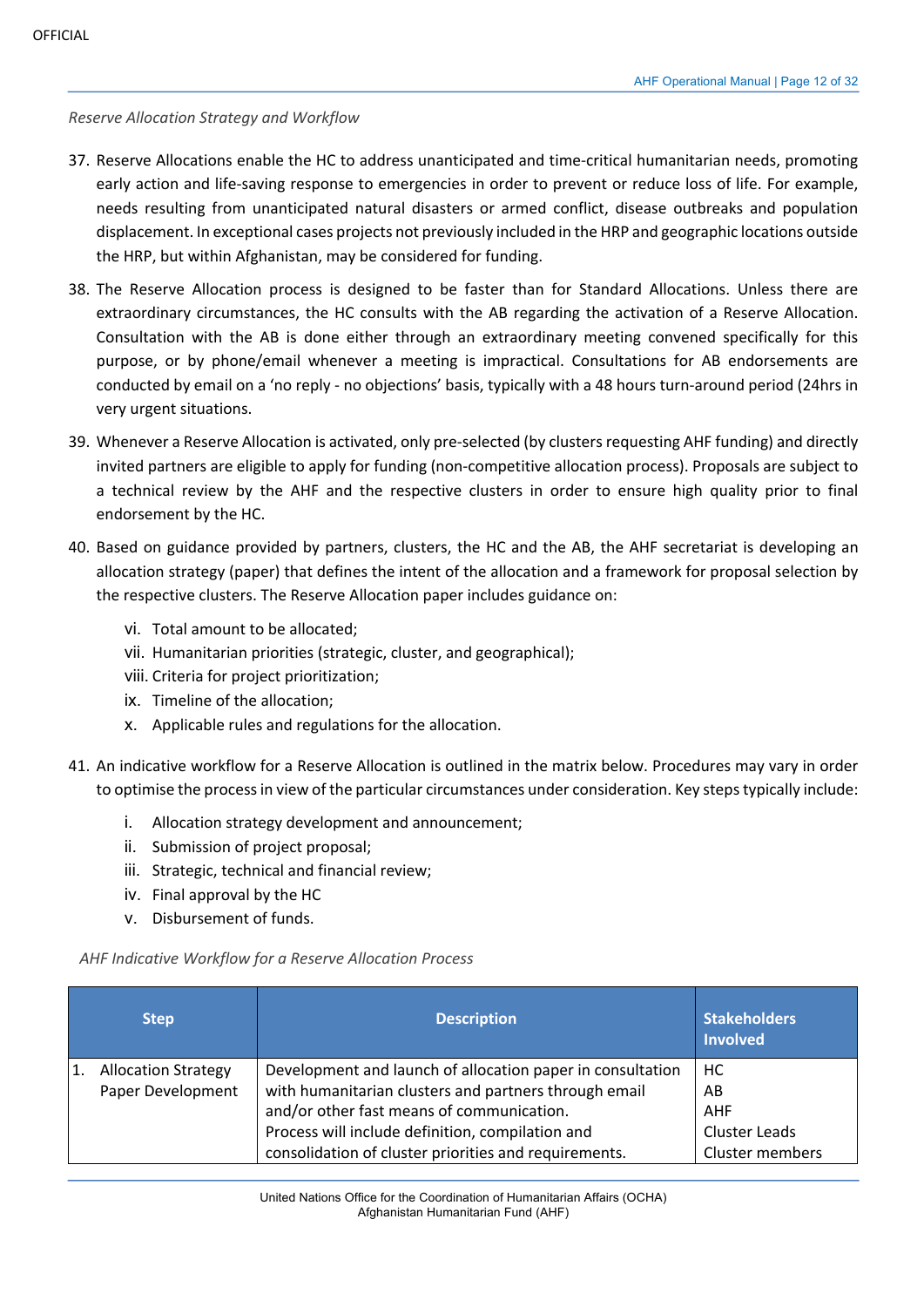|    |                                                                                                                                            |                                                                                                                                                                                                                                                                                                                                                                                                                                                                                                                                                                                                                                                                                                                                                              | OCHA HQ/CBPF<br>Section                                     |  |  |  |  |  |  |
|----|--------------------------------------------------------------------------------------------------------------------------------------------|--------------------------------------------------------------------------------------------------------------------------------------------------------------------------------------------------------------------------------------------------------------------------------------------------------------------------------------------------------------------------------------------------------------------------------------------------------------------------------------------------------------------------------------------------------------------------------------------------------------------------------------------------------------------------------------------------------------------------------------------------------------|-------------------------------------------------------------|--|--|--|--|--|--|
| 2. | Submission of project<br>proposals                                                                                                         | Call for proposals, disseminated through Cluster Leads.<br>Eligible partners prepare project proposals that address<br>priorities identified in the allocation paper and submit<br>online in the Grant Management System (GMS).                                                                                                                                                                                                                                                                                                                                                                                                                                                                                                                              | <b>AHF</b><br>Partners<br><b>Cluster Leads</b>              |  |  |  |  |  |  |
| 3. | Strategic, technical<br>and financial review                                                                                               | Cluster Strategic Review Committees (SRCs) review<br>submitted proposals using a balanced scorecard in GMS,<br>focusing on: (i) strategic relevance, (ii) programmatic<br>relevance, (iii) cost effectiveness, (iv) management and<br>monitoring, and (v) engagement with coordination<br>mechanisms.<br><b>Cluster Technical Review Committees (TRCs) review SRC</b><br>recommended projects to ensure (i) they meet technical<br>sector and AHF requirements, and (ii) budget provisions are<br>appropriate and provide feedback to partners. AHF and<br>OCHA HQ/CBPF Section conduct financial review.<br>Partners revise and re-submit their proposals.<br>Technically sound and financially cleared projects are<br>recommended to the HC for approval. | <b>SRCs</b><br><b>AHF</b><br><b>TRCs</b><br>HQ/CBPF Section |  |  |  |  |  |  |
| 4. | Final approval by HC                                                                                                                       | HC approves recommended projects, and signs Grant<br>Agreements (GAs).<br>Partners and OCHA CBPF Finance counter-sign GAs.                                                                                                                                                                                                                                                                                                                                                                                                                                                                                                                                                                                                                                   | <b>AHF</b><br>Partners<br><b>OCHA CBPF Finance</b>          |  |  |  |  |  |  |
| 5. | Disbursement                                                                                                                               | Fund disbursed to partners as per AHF operational<br>modalities.                                                                                                                                                                                                                                                                                                                                                                                                                                                                                                                                                                                                                                                                                             | <b>OCHA CBPF Section</b><br><b>MPTF</b><br>Partners         |  |  |  |  |  |  |
|    | A Reserve Allocation process takes usually about 3 weeks (Launch of Allocation Paper to earliest time funds<br>being received by Partners) |                                                                                                                                                                                                                                                                                                                                                                                                                                                                                                                                                                                                                                                                                                                                                              |                                                             |  |  |  |  |  |  |

#### E. **Accountability**

- 42. Accountability is the foundation for effective AHF management. It is exercised through a set of components that enable the HC to ensure that:
	- i. The AHF is achieving its main objectives and is managed responsibly in compliance with the respective policies and guidelines.
	- ii. Implementing partners are delivering the intended results. This means, partners are ultimately responsible for project activities, project outputs and for reporting accurately on their results.
- 43. The AHF accountability framework incorporates four interlinked pillars which include Risk Management, Capacity Assessment and Performance Review, Monitoring and Reporting, and Auditing.

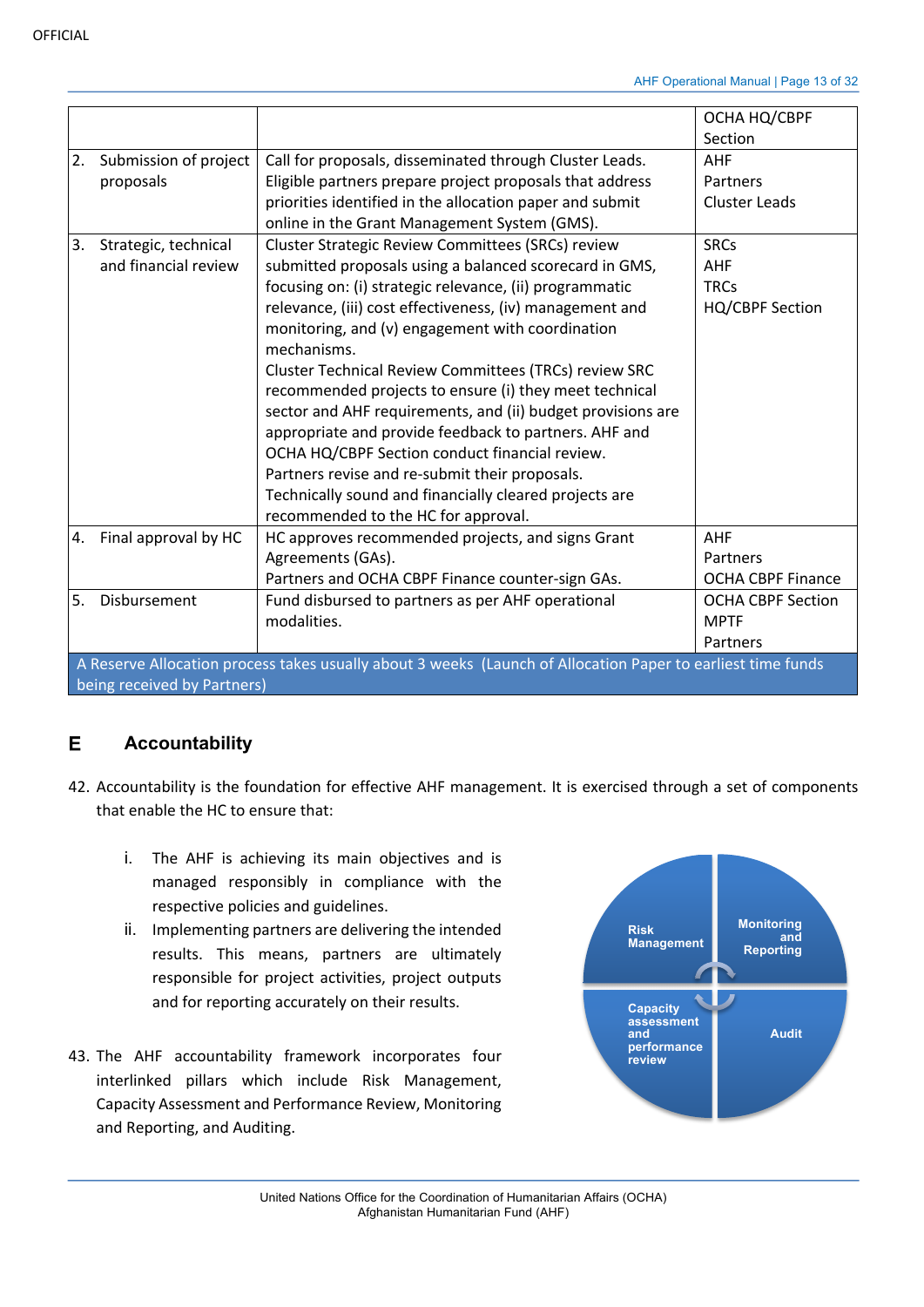#### **E1 Risk Management**

- 44. The management of AHF procedures follows a risk-based approach to ensure that potential risks are assessed, and adequate modalities are implemented to mitigate these risks. It enables the HC, supported by the AB, to ensure strategic decision making and that the AHF remains relevant in the context in which it operates.
- 45. The AHF Risk Analysis and Mitigation Matrix (see below) addresses risks and hazards that have been identified, their relative likelihood, the potential impact of each on the achievement of AHF objectives, proposed mitigation actions and risk ownership/responsibilities. The AHF reviews and updates the matrix annually to address i.e. contextual changes that may have a bearing on risks, as well as mitigation measures.

| <b>AHF Risk Analysis and Mitigation Matrix</b>                                                                                                                                                                    |                                                                            |       |                                                                                                                                                                                                                                                                                                                           |                |                                                                    |  |  |  |  |
|-------------------------------------------------------------------------------------------------------------------------------------------------------------------------------------------------------------------|----------------------------------------------------------------------------|-------|---------------------------------------------------------------------------------------------------------------------------------------------------------------------------------------------------------------------------------------------------------------------------------------------------------------------------|----------------|--------------------------------------------------------------------|--|--|--|--|
| <b>Risk / Hazard Description</b>                                                                                                                                                                                  | <b>Likelihood</b><br><b>Impact</b><br><b>Mitigation</b><br><b>Strategy</b> |       |                                                                                                                                                                                                                                                                                                                           | Time-<br>frame | <b>Risk Owner</b><br><b>Responsible</b>                            |  |  |  |  |
| <b>Strategic Risks and Hazards</b><br>A)                                                                                                                                                                          |                                                                            |       |                                                                                                                                                                                                                                                                                                                           |                |                                                                    |  |  |  |  |
| Lack of strategic guidance<br>and supervision, impacting on<br>technical and financial<br>compliance of the AHF<br>required to achieve annual<br>priorities in-line with<br>applicable policies and<br>guidelines | Unlikely                                                                   | Major | Guidance, supervision and<br>oversight provided to the Head<br>of the AHF and AHF staff by<br>OCHA CBPF Section, OCHA<br>HoO, HC, AB based also on<br>HRP/Cluster Strategies and<br>Global Guidelines (GG) for<br>CBPFs. Annual audits (internal<br>/ external), training on new /<br>revised policies and<br>procedures. | Ongoing        | HC/AB<br>Head of Office<br><b>HQ/CBPF</b><br>Section<br><b>AHF</b> |  |  |  |  |
| Low quality needs analysis /<br>assessments / consultations<br>by the AHF with partners and<br>other stakeholders during<br>allocation prioritization and<br>proposal preparation /<br>submission.                | Possible                                                                   | Major | AHF conducts comprehensive<br>consultations with partners,<br>interacts closely with OCHA<br>Coordination units, complies<br>with global guidelines.<br>Partners / Clusters conduct<br>comprehensive assessments,<br>aligned with HRP / Sector<br>strategies.                                                             | Ongoing        | <b>AHF</b>                                                         |  |  |  |  |
| Unpredictability of new<br>funding by donors to the AHF.                                                                                                                                                          | Likely                                                                     | Major | Close cooperation with and<br>active involvement of Donors<br>in AHF processes. Advocacy<br>and resource mobilization<br>efforts. Pursue multi-year<br>funding opportunities.                                                                                                                                             | Ongoing        | HC/AB<br><b>Head of Office</b><br><b>AHF</b>                       |  |  |  |  |
| <b>Fluctuation and declining</b><br>trend in donor contributions                                                                                                                                                  | Likely                                                                     | Major | Advocacy and resource<br>mobilization efforts, Close<br>cooperation with OCHA<br>coordination, IM and PI.<br>Advocacy though AB<br>members.                                                                                                                                                                               | Ongoing        | HC/AB<br><b>Head of Office</b><br><b>AHF</b>                       |  |  |  |  |
| Weakness in coordination<br>structures, lack of participation<br>of clusters/partners needed to<br>ensure transparency,<br>inclusiveness and sound<br>technical input during AHF<br>processes.                    | Possible                                                                   | Major | Support overall coordination<br>through close cooperation with<br>clusters and the coordination<br>unit. Offer continuous training<br>options. Partners / AHF<br>participates / attends<br>respective working groups and                                                                                                  | Ongoing        | <b>AHF</b><br>Head of Office                                       |  |  |  |  |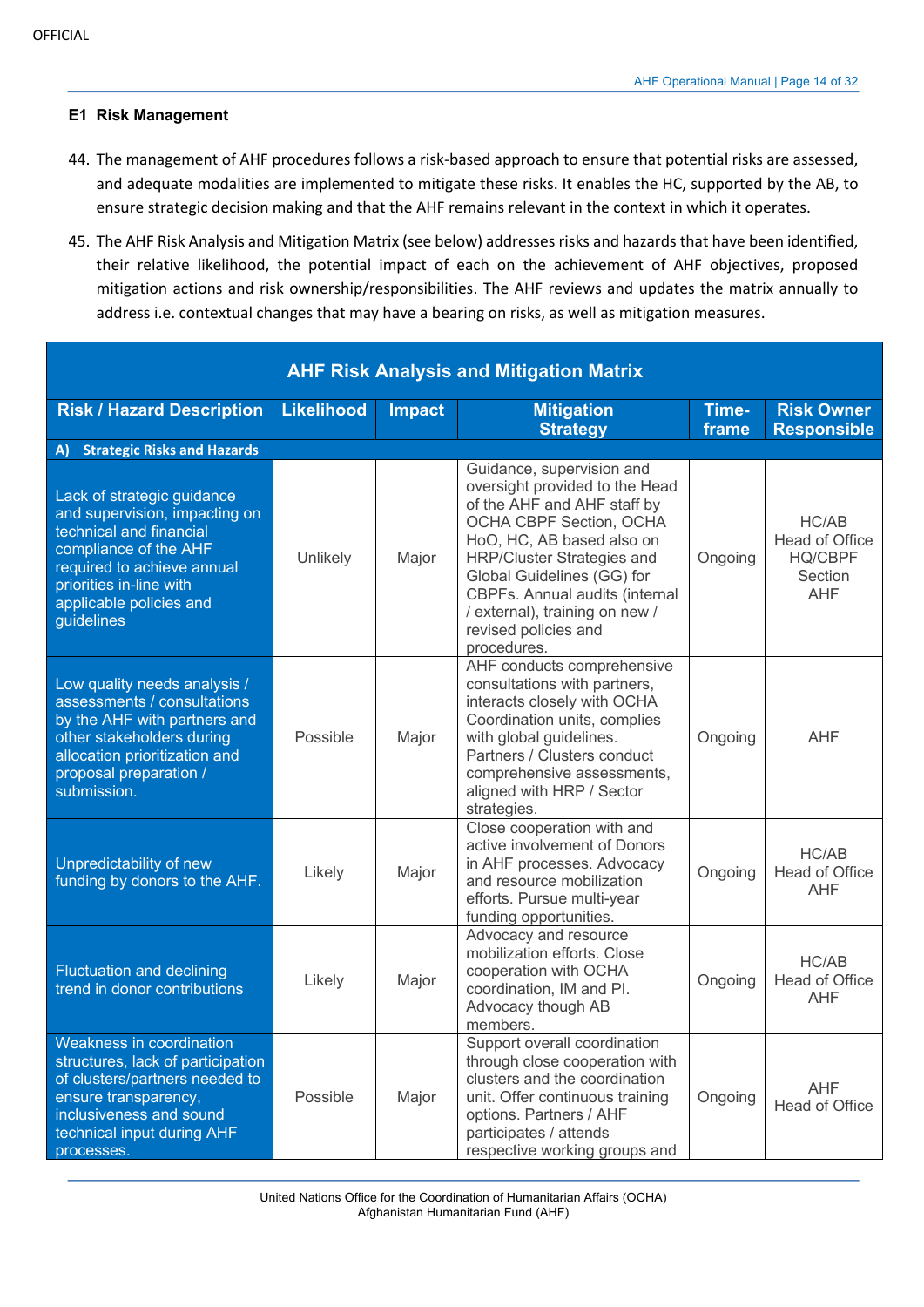|                                                                                                                                                                                                                                                |          |          | fora. Proactive dissemination<br>of AHF info to partners and<br>stakeholders.                                                                                                                                                                                                                                                                                                                                                                                                                                                                                            |         |                                                              |
|------------------------------------------------------------------------------------------------------------------------------------------------------------------------------------------------------------------------------------------------|----------|----------|--------------------------------------------------------------------------------------------------------------------------------------------------------------------------------------------------------------------------------------------------------------------------------------------------------------------------------------------------------------------------------------------------------------------------------------------------------------------------------------------------------------------------------------------------------------------------|---------|--------------------------------------------------------------|
| Unfavorable perception /<br>reputation affecting AHF<br>funding, decisions, strategies<br>and partnerships. Inadequate<br>knowledge of AHF<br>guidelines/management<br>procedures and administrative<br>rules by partners and<br>stakeholders. | Possible | Major    | Close cooperation with and<br>active involvement of donors,<br>sectors, partners, stakeholders<br>in AHF processes.<br>Dissemination of AHF<br>protocols and information<br>through AHF website, social<br>media, PI/IM products.<br>Protocols for complaint /<br>feedback management,<br>proactive engagement /<br>partnerships with key<br>stakeholders. Strict adherence<br>to global and country-level<br>guidelines and policies of<br>OCHA and Donors. Frequent<br>satisfaction surveys. Address<br>partner, stakeholder and donor<br>concerns and specific needs. | Ongoing | HC/AB<br>Head of Office<br><b>AHF</b>                        |
| Weak systems and<br>frameworks i.e. operational<br>modalities, accountability, risk<br>management, monitoring and<br>reporting.                                                                                                                | Unlikely | Major    | Implementation of all<br>respective frameworks,<br>policies as per requirements of<br>the global guidelines for<br>CBPFs. Establish country-<br>specific frameworks as<br>needed. Close cooperation<br>with HQ/CBPF Section in all<br>aspects. Trainings for AHF<br>staff. Annual audits and HQ<br>oversight missions as required.                                                                                                                                                                                                                                       | Ongoing | HC/AB<br>Head of Office                                      |
| <b>Operational Risks and Hazards</b><br>B)                                                                                                                                                                                                     |          |          |                                                                                                                                                                                                                                                                                                                                                                                                                                                                                                                                                                          |         |                                                              |
|                                                                                                                                                                                                                                                |          |          | <b>Internal Risks and Hazards</b>                                                                                                                                                                                                                                                                                                                                                                                                                                                                                                                                        |         |                                                              |
| Unpredictable/frequent staff<br>turnover resulting in<br>capacity/competency gaps.                                                                                                                                                             | Possible | Moderate | Effective staff management<br>and creation of a multi-<br>functional staff team. Ensure<br>minimum staffing level. Offer<br>fixed-term contracts to replace<br>TJO/ASP. Supportive and<br>continuous learning<br>environment. Adequate,<br>balanced, safe and healthy<br>work / living environment.<br>Adhere to R&R and AL rules.<br>Cooperate with HR and staff<br>welfare unit. Budget<br>for/request surge support as<br>needed. Conduct structured<br>handovers and retain data.                                                                                    | Ongoing | Head of Office<br>AHF<br><b>HQ/CBPF</b><br>Section<br>HQ/OAD |
| Loss of information/data<br>and/or unauthorized<br>dissemination/ access of<br>confidential information/data.                                                                                                                                  | Unlikely | Major    | Implement and maintain<br>respective ITMS policies and<br>equipment (RAID backup).<br>Staff training and awareness.<br>Collaboration with IT unit.<br>Implement/monitor respective<br>GMS policies. Verify user<br>requests, conduct reviews to                                                                                                                                                                                                                                                                                                                          | Ongoing | <b>AHF</b>                                                   |

United Nations Office for the Coordination of Humanitarian Affairs (OCHA) Afghanistan Humanitarian Fund (AHF)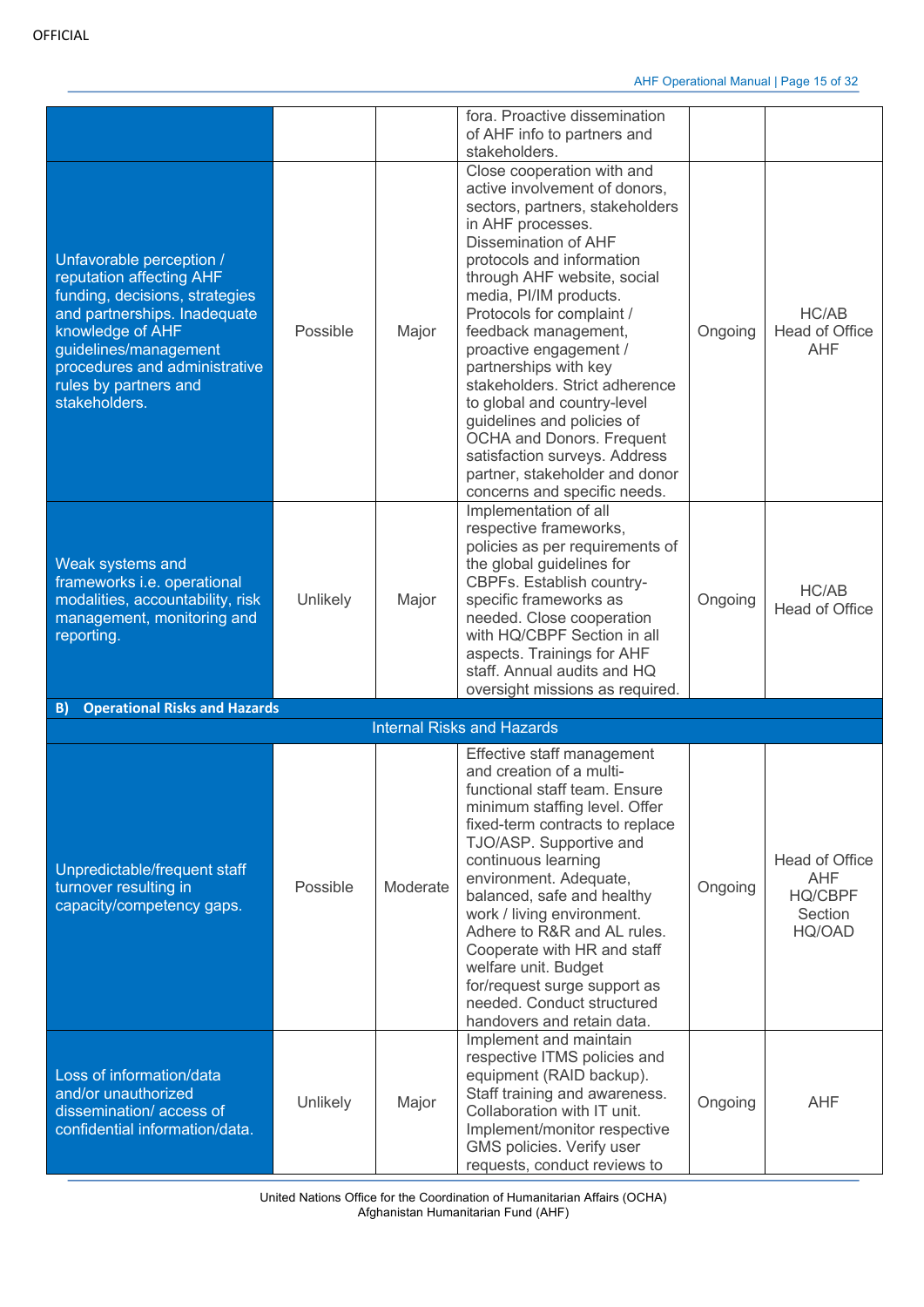AHF Operational Manual | Page 16 of 32

|                                                                                                                                                                             |             |          | keep access groups/user lists<br>up-to-date.                                                                                                                                                                                                                                                                                                                                                                                       |         |                                           |
|-----------------------------------------------------------------------------------------------------------------------------------------------------------------------------|-------------|----------|------------------------------------------------------------------------------------------------------------------------------------------------------------------------------------------------------------------------------------------------------------------------------------------------------------------------------------------------------------------------------------------------------------------------------------|---------|-------------------------------------------|
| Loss of internet connectivity,<br>impacting on GMS<br>functionality and overall<br>operations.                                                                              | Possible    | Major    | Implement and maintain<br>respective ITMS policies and<br>equipment.                                                                                                                                                                                                                                                                                                                                                               | Ongoing | <b>AHF</b>                                |
| Delay in disbursement of<br>funds to partners after Grant<br>Agreements have been<br>approved                                                                               | Possible    | Moderate | Review and revise due<br>diligence section of partners<br>before grant agreements are<br>signed. Close collaboration<br>between AHF and MPTF<br>Office                                                                                                                                                                                                                                                                             | Ongoing | <b>AHF</b>                                |
| <b>Sexual Exploitation and</b><br>Abuse (SEA) involving<br><b>OCHA/AHF</b> staff                                                                                            | Possible    | Major    | Train and inform all AHF staff<br>about Prevention of Sexual<br><b>Exploitation and Abuse</b><br>(PSEA) protocols. Ensure all<br>respective measures e.g.<br>reporting procedures are fully<br>implemented.                                                                                                                                                                                                                        | Ongoing | Head of Office<br><b>AHF</b>              |
|                                                                                                                                                                             |             |          | <b>External Risks and Hazards</b>                                                                                                                                                                                                                                                                                                                                                                                                  |         |                                           |
| Inadequate number of<br>suitable/ eligible partners<br>particularly in hard-to-reach<br>locations affected by armed<br>conflict/insecurity.                                 | Likely      | Major    | Proactive engagement with<br>HC/AB, partners, stakeholders,<br>fora and donors as to if/how<br>AHF systems and protocols<br>can be adapted. Enable<br>partners to/that operate in<br>such contexts.                                                                                                                                                                                                                                | Ongoing | <b>AHF</b><br>Partners<br><b>Clusters</b> |
| Access restrictions in parts of<br>Afghanistan affecting AHF<br>monitoring and reporting<br>efforts.                                                                        | Very Likely | Moderate | Close monitoring of the context<br>with coordination/<br>CivMil/Access and selection of<br>context appropriate monitoring<br>tools/modalities including third-<br>party, peer-review and remote<br>call monitoring.                                                                                                                                                                                                                | Ongoing | <b>AHF</b>                                |
| Low administrative, technical<br>and project management<br>capacity of partners, failing to<br>meet required standards and<br>use required tools and<br>systems (i.e. GMS). | Likely      | Major    | Activities such as trainings,<br>clinics and workshops<br>designed to improve partner<br>capacity. Collaboration with<br>and support (in-kind) of<br>capacity development activities<br>by stakeholders.                                                                                                                                                                                                                           | Ongoing | <b>AHF</b>                                |
| Fraud/Corruption/Diversion/<br>Theft incidents in AHF (co-)<br>funded projects.                                                                                             | Very Likely | Major    | Implement and contextualize<br>fraud and corruption<br>prevention and response<br>policies, guidelines and<br>protocols based on global<br>guidelines and best practice.<br>Implement robust and context<br>appropriate monitoring<br>framework. Close cooperation<br>with HQ, partners,<br>stakeholders and donors to<br>enable early detection.<br>Verification of internal<br>prevention and control<br>mechanisms of partners. | Ongoing | <b>AHF</b><br><b>Partners</b>             |
| Selection/Sub-Contracting of<br>NSA/AOG affiliated partners/<br>suppliers.                                                                                                  | Possible    | Major    | Implement and contextualize<br>respective policies, guidelines<br>and protocols based on global                                                                                                                                                                                                                                                                                                                                    | Ongoing | AHF<br>Partners                           |

United Nations Office for the Coordination of Humanitarian Affairs (OCHA) Afghanistan Humanitarian Fund (AHF)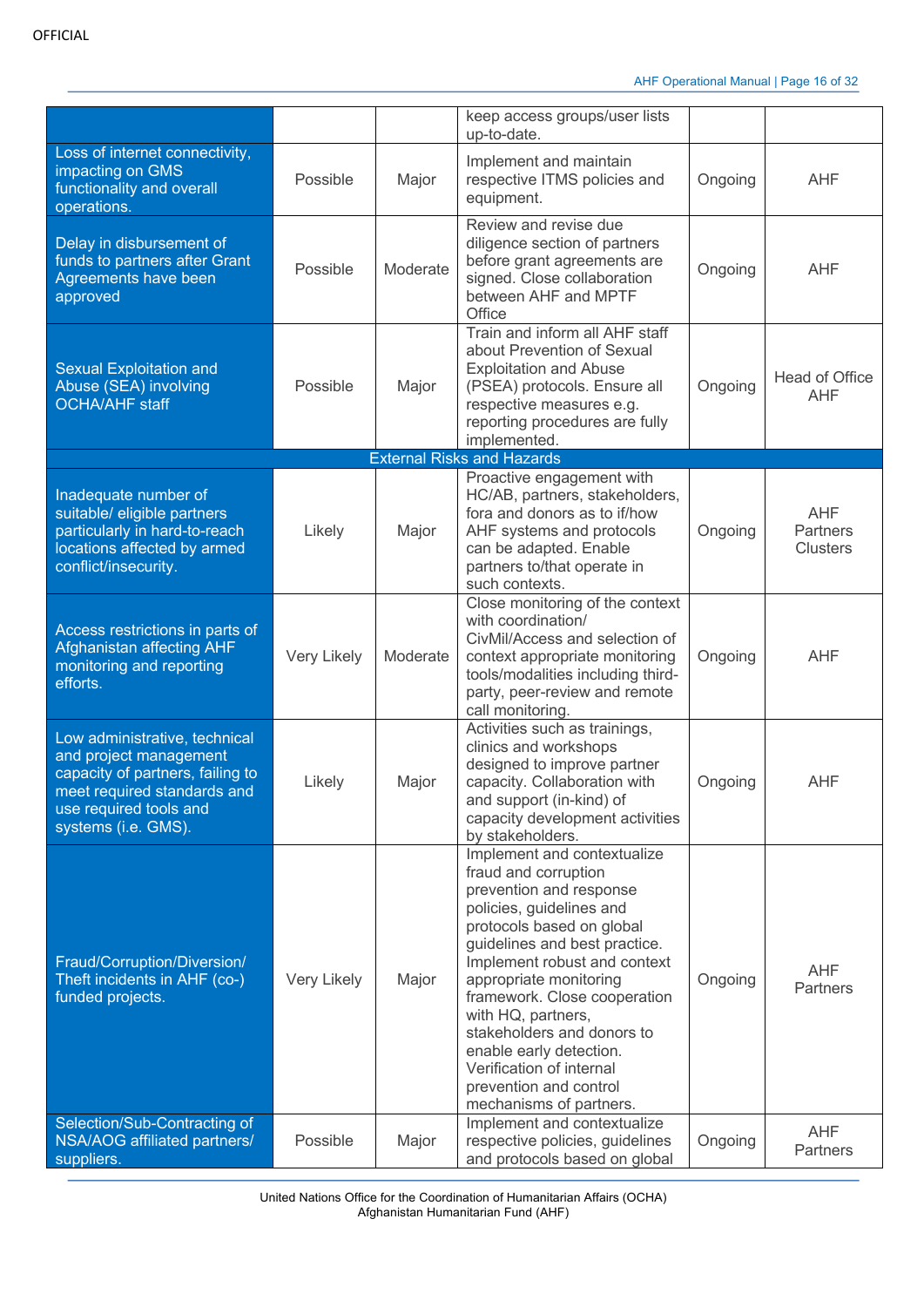| Sexual Exploitation and<br>Abuse (SEA) in AHF-funded<br>projects                                                                                                                                                 | Possible    | Major | guidelines. Check<br>partners/suppliers against<br>respective blacklists.<br>Implement robust and context<br>appropriate monitoring<br>framework. Adhere to eligibility<br>and audit policies.<br>Ensure all PSEA protocols are<br>fit for purpose, implemented<br>and monitored by both the<br>partner and the AHF.                                                                                                                                                                                                                                                                                                                                                         | Ongoing | <b>AHF</b><br>Partners       |
|------------------------------------------------------------------------------------------------------------------------------------------------------------------------------------------------------------------|-------------|-------|------------------------------------------------------------------------------------------------------------------------------------------------------------------------------------------------------------------------------------------------------------------------------------------------------------------------------------------------------------------------------------------------------------------------------------------------------------------------------------------------------------------------------------------------------------------------------------------------------------------------------------------------------------------------------|---------|------------------------------|
|                                                                                                                                                                                                                  |             |       | Reporting of cases as per UN<br>SOP.                                                                                                                                                                                                                                                                                                                                                                                                                                                                                                                                                                                                                                         |         |                              |
| <b>Diversion of Funds during</b><br><b>Cash-based Programming</b>                                                                                                                                                | Possible    |       | Ensure all Cash-based<br>programs are reviewed and<br>technically approved by the<br>CVWG, prior to SRC ad<br>Major<br>Ongoing<br>approving grant agreements.<br>Close cooperation with and<br>involvement of CVWG in AHF<br>monitoring activities.                                                                                                                                                                                                                                                                                                                                                                                                                          |         | <b>AHF</b><br>Partners       |
| <b>Safety and Security Risks and Hazards</b><br>$\mathbf{C}$                                                                                                                                                     |             |       |                                                                                                                                                                                                                                                                                                                                                                                                                                                                                                                                                                                                                                                                              |         |                              |
|                                                                                                                                                                                                                  |             |       | <b>Internal Risks and Hazards</b>                                                                                                                                                                                                                                                                                                                                                                                                                                                                                                                                                                                                                                            |         |                              |
| Non-compliance with<br>preventative measures, static/<br>non-static safety and security<br>protocols and use of safety/<br>security equipment.                                                                   | Unlikely    | Major | Implementation of preventative<br>measures, static/non-static<br>safety and security protocols<br>and equipment. Training and<br>awareness of staff/partners in<br>prevention, mitigation and<br>response. Full compliance with<br>all respective safety / security<br>protocols i.e. OCHA and<br>UNDSS.<br>Safety First and Zero<br>Tolerance approach at all<br>levels.                                                                                                                                                                                                                                                                                                    | Ongoing | <b>AHF</b><br>Head of Office |
|                                                                                                                                                                                                                  |             |       | <b>External Risks and Hazards</b>                                                                                                                                                                                                                                                                                                                                                                                                                                                                                                                                                                                                                                            |         |                              |
| Risks/Hazards to safety and<br>security of staff and assets<br>due to targeted/non-targeted<br>attacks, kidnapping, ambush,<br>banditry, looting, intimidation,<br>threats, physical violence and<br>corruption. | Very Likely | Major | Continuous monitoring/<br>analysis of the context in<br>collaboration with<br>Coordination, CivMil, Access,<br>UNDSS, partners and<br>stakeholders. Implementation<br>of preventative measures,<br>static/non-static safety and<br>security protocols and<br>equipment. Training and<br>awareness of staff in<br>prevention, mitigation and<br>response. Full compliance with<br>all respective safety/ security<br>protocols i.e. OCHA and<br><b>UNDSS.</b> Implementing<br>partners and AHF to follow<br>'localization' recommendations<br>e.g. regarding transfer of risks<br>to sub-implementing partners<br>and funding requirements for<br>safety & security measures. | Ongoing | <b>AHF</b><br>Head of Office |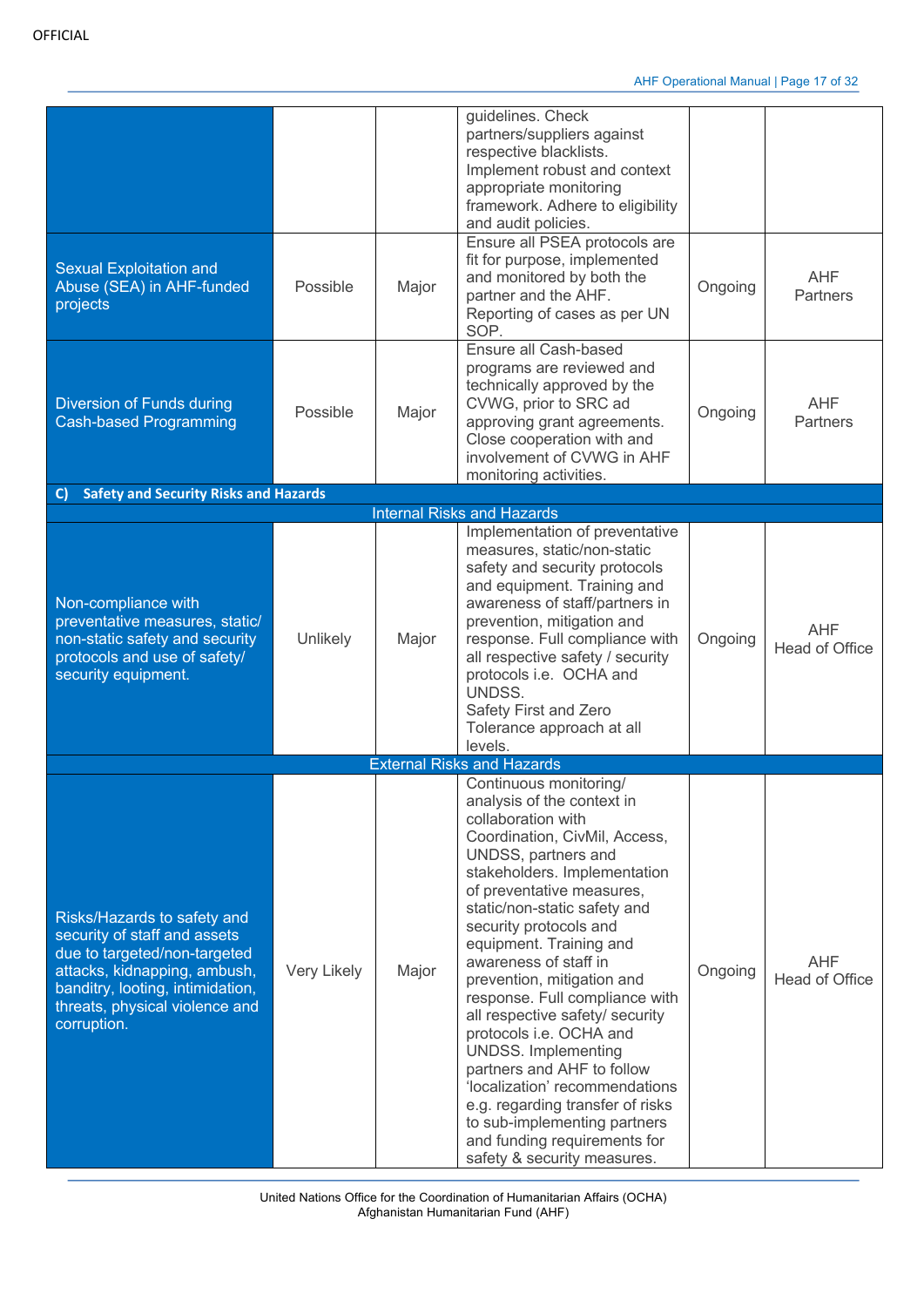| <b>Environmental Hazards/Risks</b>                                                                              |             |       | Implementation of preventative<br>measures, static/non-static<br>safety/health protocols and<br>equipment. Training and                                                                                     |         |                       |
|-----------------------------------------------------------------------------------------------------------------|-------------|-------|-------------------------------------------------------------------------------------------------------------------------------------------------------------------------------------------------------------|---------|-----------------------|
| including disease outbreaks<br>(e.g. Covid-19 pandemic)<br>impacting on staff health,<br>safety and operations. | Very Likely | Major | awareness of staff. Full<br>compliance with all respective<br>protocols and advice issued<br>i.e. by OCHA and UNDSS.<br>Adopt alternate modalities as it<br>relates to e.g. remote<br>monitoring, auditing. | Ongoing | AHF<br>Head of Office |

*Descriptors for Likelihood of Risks and Hazards*: 1. *Rare* (highly unlikely, but it may occur in exceptional circumstances. It could happen, but probably never will), 2. *Unlikely* (not expected, but there's a slight possibility it may occur at some time), 3. *Possible* (the event might occur at some time i.e. there is a history of casual occurrence), 4. *Likely* (there is a strong possibility the event will occur and there is a history of frequent occurrence), 5. *Very Likely* The event is expected to occur in most circumstances as there is a history of regular occurrence).

#### **E2 Risk-based Grant Management**

#### *Capacity Assessment*

- 46. Analysing risks before and during the disbursement of funds to partners is an essential activity of the AHF. In order to become eligible for funding, NGOs must undergo an internal capacity assessment (ICA). The objective of assessments is to systematically review the institutional, technical, management and financial capacities of the partner, and to ensure that the AHF has the necessary information to make informed decisions.
- 47. The ICA includes a desk-based review of the documents provided by the implementing partner and may include interviews with the organization's staff members, where possible visits to the implementing partner's offices, spot checks and interviews including with key informants such as previous/existing donors and partners, as well as Cluster Leads.
- 48. If conducting an ICA is not possible due to extenuating circumstances, such as security concerns or lack of access, then externally contracted capacity assessments, or proxy capacity assessment as described in Global Operational Handbook for CBPFs will be considered.
- 49. Based on the score obtained during the capacity assessment, eligible partners are categorized into three risk levels (low, medium and high).

| <b>Score</b><br>(in percentage) | <b>Result</b>                                                                                                                                                                      |
|---------------------------------|------------------------------------------------------------------------------------------------------------------------------------------------------------------------------------|
| $91 - 100$                      | Organization is categorized as a Low Risk partner.                                                                                                                                 |
| $81 - 90$                       | Organization is categorized as a Medium Risk partner.                                                                                                                              |
| $51 - 80$                       | Organization is categorized as a High-Risk partner.                                                                                                                                |
| $0 - 50$                        | Organization is not eligible to receive AHF funding. A new submission for a new capacity<br>assessment may be considered by the AHF, six (6) months after the initial review date. |

50. In accordance with the AHF Operational Modalities, the risk level is used to pre-determine aspects of management and administration of any new grant provided to a partner. Quality assurance mechanisms that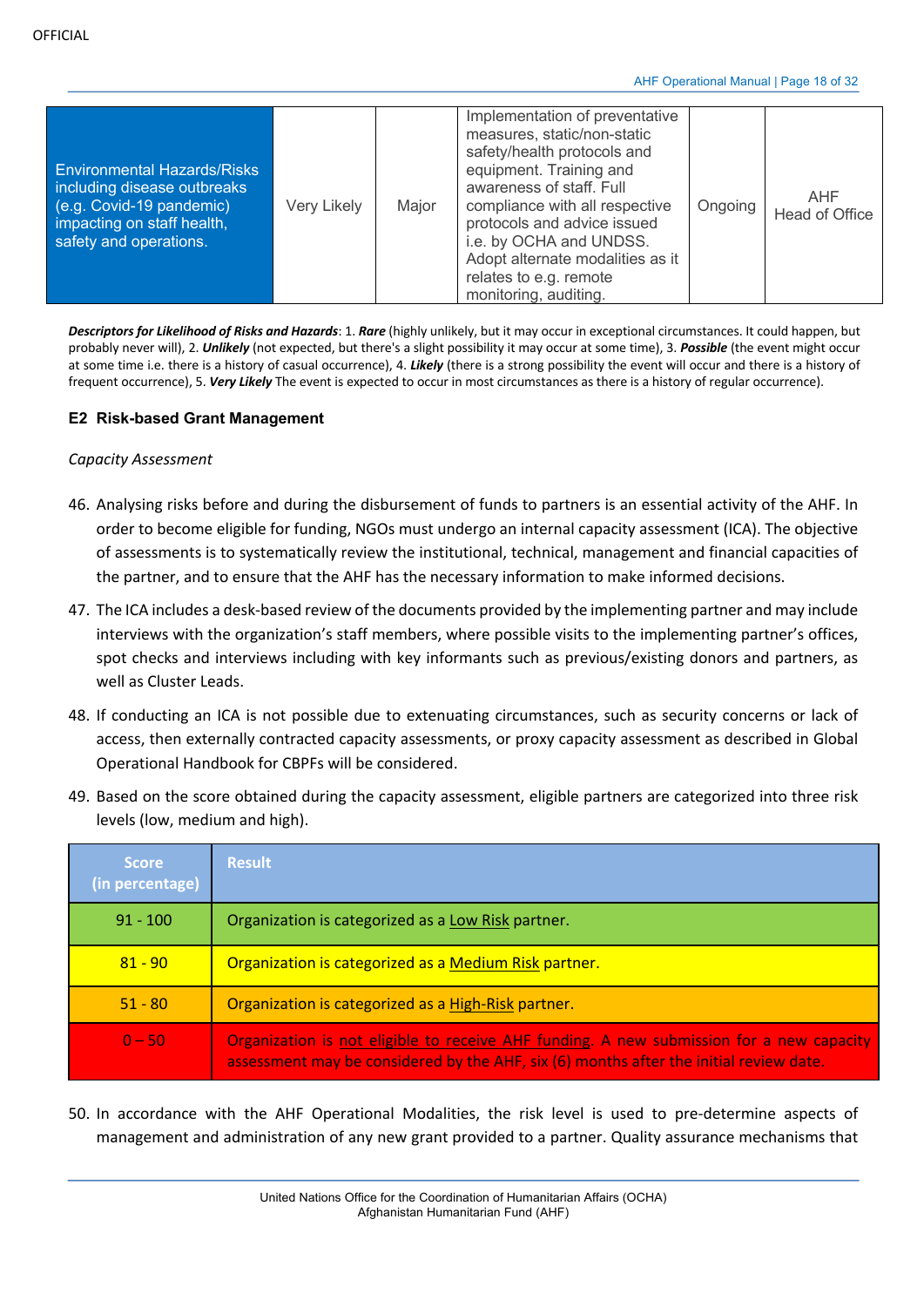are used to manage grants vary, depending on three factors: i. Partner risk level, ii., Value of the project, iii., Duration of the project.

#### *AHF Operational Modalities, Matrix*

|                   | Project                                                                      | Project             | <b>Maximum</b><br>amount  | Disburse.<br>(in % of |                                        | <b>Financial reporting</b> |              | <b>Narrative</b><br>reporting |       |                       | <b>Monitoring</b>              | <b>Audit</b> |
|-------------------|------------------------------------------------------------------------------|---------------------|---------------------------|-----------------------|----------------------------------------|----------------------------|--------------|-------------------------------|-------|-----------------------|--------------------------------|--------------|
| <b>Risk level</b> | duration<br>(months)                                                         | value<br>('000 USD) | per project<br>('000 USD) | total)                | For<br>disbursements                   | $31 -$<br>Jan              | <b>Final</b> | <b>Progress</b>               | Final | Project<br>monitoring | <b>Financial</b><br>spot-check |              |
|                   |                                                                              |                     |                           |                       | <b>NGO and RC</b>                      |                            |              |                               |       |                       |                                |              |
|                   |                                                                              | $\leq 250***$       | $\blacksquare$            | 60-40                 | Yes                                    | Yes                        | Yes          | 1 mid                         | Yes   | $\mathbf{1}$          | $\mathbf{1}$                   |              |
| High              | < 7                                                                          | > 250               | 500                       | $50 - 50$             | Yes                                    | Yes                        | Yes          | 1 mid                         | Yes   | $\mathbf{1}$          | $\mathbf{1}$                   |              |
|                   | $7 - 12$                                                                     | $\leq 250***$       | $\overline{\phantom{0}}$  | 40-40-20              | Yes                                    | Yes                        | Yes          | $\overline{2}$                | Yes   | $\mathbf{1}$          | $\mathbf{1}$                   |              |
|                   |                                                                              | > 250               | 800                       | 40-30-30              | Yes                                    | Yes                        | Yes          | $2 - 3*$                      | Yes   | $1 - 2$ **            | $\mathbf{1}$                   |              |
|                   |                                                                              | $\leq 250***$       | $\blacksquare$            | 100                   |                                        | Yes                        | Yes          | 1 mid                         | Yes   | $***$                 | $***$                          |              |
| Medium            | < 7                                                                          | > 250               | 700                       | 80-20                 | Yes                                    | Yes                        | Yes          | 1 mid                         | Yes   | 1                     | 1                              | As<br>per    |
|                   | $7 - 12$                                                                     | $\leq 250***$       | $\overline{\phantom{0}}$  | 80-20                 | Yes                                    | Yes                        | Yes          | 1 mid                         | Yes   | $0 - 1$ **            | $***$                          | plan         |
|                   |                                                                              | > 250               | 1,000                     | 60-40                 | Yes                                    | Yes                        | Yes          | 1 mid                         | Yes   | $\mathbf{1}$          | $\mathbf{1}$                   |              |
|                   |                                                                              | $\leq 400$          | $\sim$                    | 100                   | $\sim$                                 | Yes                        | Yes          | $\blacksquare$                | Yes   | $***$                 | $***$                          |              |
| Low               | < 7                                                                          | >400                | 1,500                     | 80-20                 | Yes                                    | Yes                        | Yes          | $\blacksquare$                | Yes   | $\mathbf{1}$          | $\mathbf{1}$                   |              |
|                   |                                                                              | $\leq 400$          | ÷                         | 100                   |                                        | Yes                        | Yes          | 1 mid                         | Yes   | $***$                 | $***$                          |              |
|                   | $7 - 12$                                                                     | >400                | 1,500                     | 80-20                 | Yes                                    | Yes                        | Yes          | 1 mid                         | Yes   | 1                     | $\mathbf{1}$                   |              |
|                   |                                                                              |                     |                           |                       | <b>UN Agencies, Funds and Programs</b> |                            |              |                               |       |                       |                                |              |
|                   | < 7                                                                          | $\leq 400$          | $\sim$                    | 100                   |                                        | Yes                        | Yes          | $\blacksquare$                | Yes   | $***$                 | ÷                              |              |
|                   |                                                                              | >400                | $\blacksquare$            | 100                   | $\overline{\phantom{a}}$               | Yes                        | Yes          | $\blacksquare$                | Yes   | $\mathbf{1}$          | $\blacksquare$                 | <b>No</b>    |
| Low               |                                                                              | $\leq 400$          | $\blacksquare$            | 100                   | $\overline{\phantom{a}}$               | Yes                        | Yes          | 1 mid                         | Yes   | $***$                 | $\overline{a}$                 |              |
|                   | $7 - 12$                                                                     | >400                | ÷.                        | 100                   |                                        | Yes                        | Yes          | 1 mid                         | Yes   | $\mathbf{1}$          | $\overline{\phantom{a}}$       |              |
|                   | * Three programs reports are only required for projects of 10 months or more |                     |                           |                       |                                        |                            |              |                               |       |                       |                                |              |

hree progress reports are only required for projects of 10 months or more.

\*\* Additional field visits are only required for projects of 10 months or more.

\*\*\* Additional monitoring activities required at the discretion of the AHF Head of Unit.

\*\*\*\* Projects should not be below 250K, but the HC can approve smaller grants, but not below 100K, on an individual and exceptional basis only (Ref.: CBPF Global Guidelines).

\*\*\*\* Whenever a sub-implementing partner(ship) is proposed, the sub-grant must not exceed a maximum total amount of \$US 250,000.00 and 50 per cent of what a high risk rated partner could receive.

- 51. Once a partner has received AHF grants, all related data is analysed to establish an up-to-date risk rating through the partner performance assessment (see *Performance Management and Partner Performance Index*)
- 52. In compliance with the global guidelines for CBPFs, the assurance and control mechanisms include for example and depending on risk levels:
	- i. *Disbursements*: The implementing partner receives a first instalment at the beginning of the project and is entitled to request the next disbursement(s) as soon as 70 per cent of the previous instalment(s) is spent and after submission of a financial statement/interim financial report and disbursement request
	- ii. *Fund ceiling*: The maximum amount a partner can receive per project.
	- iii. *Financial reporting*: All partners must submit financial report(s) by the dates specified in the Grant Agreement/Allocation Letter and submit a final financial report within two months after the end of the project (see *E4 Reporting*).
	- iv. *Audits*: partners will be audited according to an audit plan specific to their grants.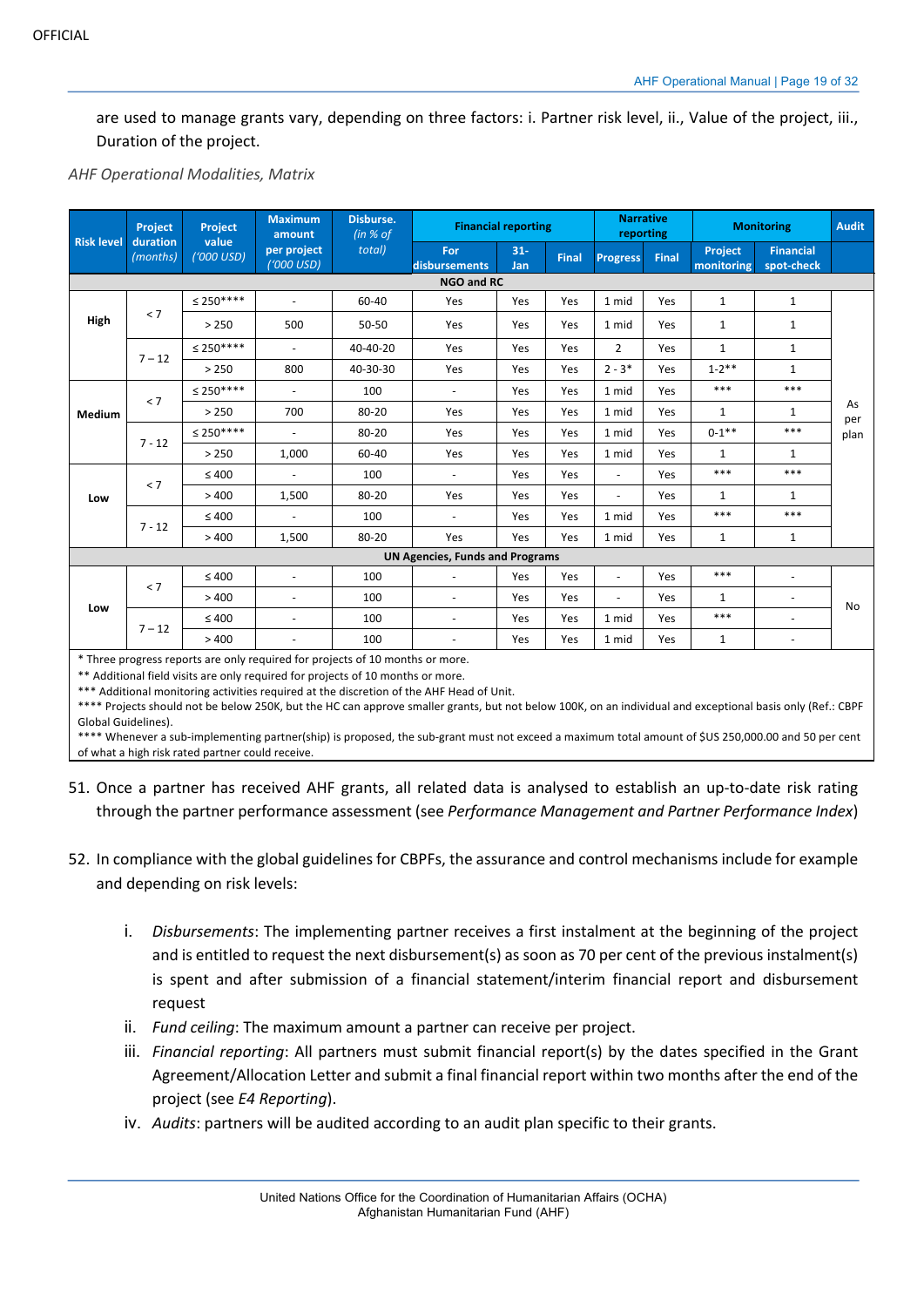- v. *Narrative reporting*: The type of report (progress, final) and their schedule is determined based on the risk level of the partner, the duration, and the size of the project.
- *vi. Monitoring:* the monitoring plan and its frequency is determined based on the risk level of the partner, the length, and the grant size of each project.
- vii. *Financial Spot Checks*: These checks assess the soundness of internal controls and the accuracy of the financial records of partners.

# *Performance Management and Partner Performance Index (PPI)*

- 53. Performance of the partner during the implementation of AHF funded projects is used alongside their capacity assessment to determine and adjust risk levels.
- 54. The AHF is tracking and assessing the performance of all partners throughout project implementation and in relation to:
	- i. quality and timeliness of submissions of project documents (proposals, budgets, concept notes);
	- ii. project implementation against agreed targets;
	- iii. quality and timeliness of narrative reporting;
	- iv. frequency, timeliness and justification of project revision requests;
	- v. quality and timeliness of project and financial management.
- 55. The assessment of these factors is recorded in the AHF Partner Performance Index (PPI). Whenever the partner has undertaken more than one project, the PPI will consider and combine the performance results of each of the projects.
- 56. The PPI rating determines the continuing eligibility of the partner to receive AHF funding. Whenever a partner is declared ineligible, the organisation may request a new capacity assessment after six months.
- 57. The PPI is used to influence the prioritisation and selection of projects for funding during any given allocation. The intention is to incentivise good performance, with better performing partners more likely to receive new funding, while reducing the risk of allocating funds to partners with low performance.

#### **E3 Monitoring**

#### *Definition of Monitoring in the context of AHF funded projects*

- 58. Monitoring is the systematic and regular process of collecting, verifying and triangulating information to assess progress made against project outputs and activities. Information gathered is used to make informed decisions and to strengthen partnerships and humanitarian coordination.
- 59. A sample of projects are subject to monitoring visits from the AHF, in-line with the AHF Operational Modalities and CBPF global guidelines. Following each allocation, the AHF prepares a monitoring plan based on the risk level of the partner, the length and the grant volume of each project. The type of monitoring will be determined such as field site, remote call, or third party depending on the context.
- 60. All implementing partners are contractually required to implement internal mechanisms needed for the implementation of projects funded by the AHF, including monitoring and reporting of both programme and financial aspects.
- 61. Monitoring of UN partner projects is mandatory and based on a sampling methodology, considering country specific factors as required. Factors are determined at country level, according to specific agreements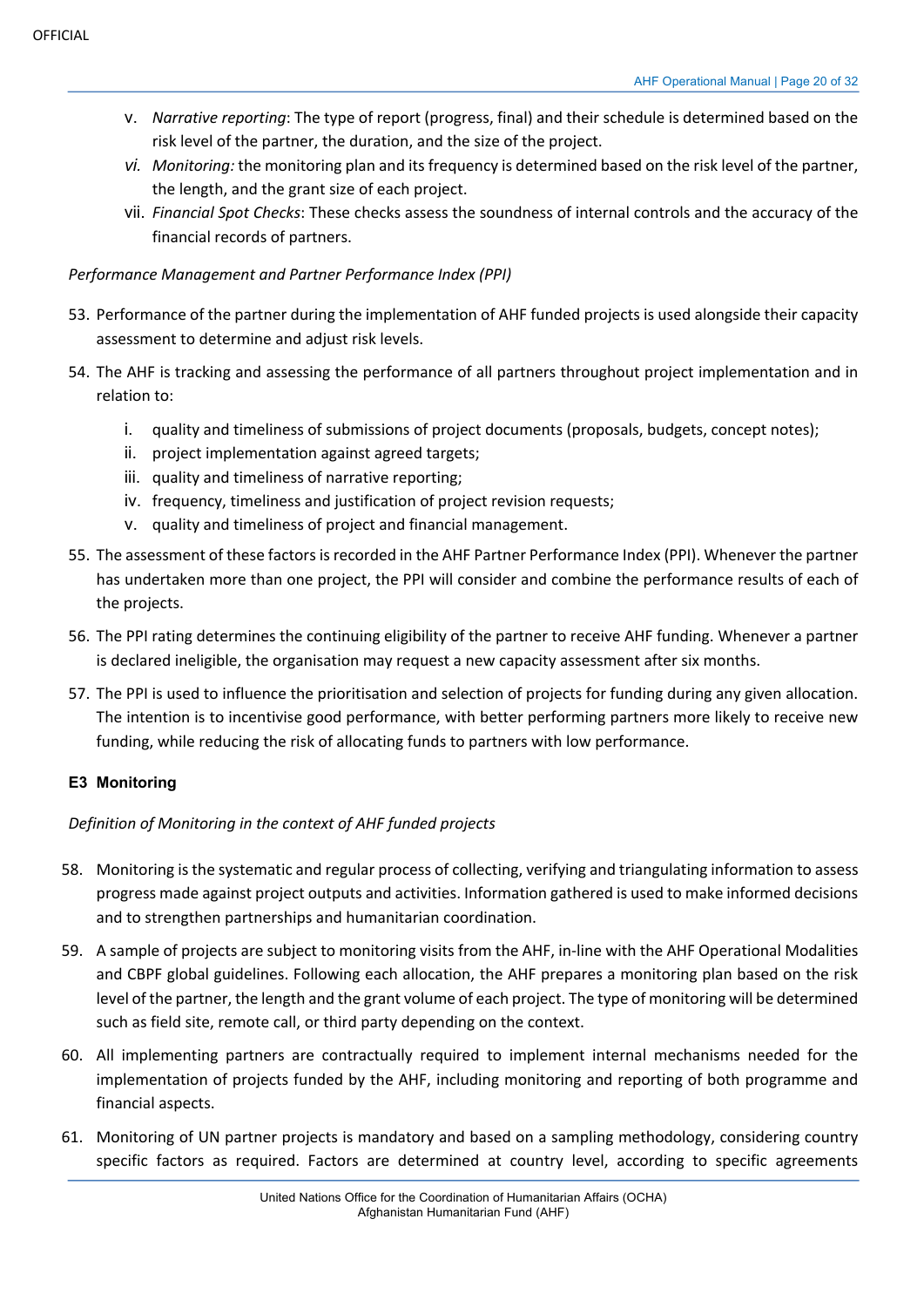determined by the HC and endorsed by the AB. Monitoring tools are tailored by types of project, e.g. stakeholder satisfaction surveys for pipeline projects.

- 62. Partners that implement activities funded by the AHF are required to address the five Commitments to Accountability to Affected Populations (CAAP) of the Inter-Agency Standing Committee (IASC) (Leadership/Governance, Transparency, Feedback/Complaints, Participation, Design Monitoring and Evaluation). At the project proposal development stage, implementing partners are required to describe how affected populations and specific beneficiaries have been and will be involved throughout the humanitarian project cycle. AHF reporting and monitoring procedures verify how this has been applied.
- 63. Partners and Clusters are required to ensure that projects are designed, implemented, monitored and evaluated considering the specific needs, risks and constraints faced by women, girls, boys and men, as well as the specific needs and risks of elderly people and people with disabilities. The AHF prescribes the use of tools to promote sound gender analysis and gender integration in all projects. Partners are required to ensure routine collection, collation and utilization of disability, sex and age disaggregated data and information throughout the project.
- 64. Gender equality and protection aspects, including the Gender and Age Marker, are part of assessment criteria used by Strategic Review Committees during project proposal appraisal. AHF monitoring assesses the extent to which gender and protection considerations have been given during project implementation.
- 65. Strategic Review Committees (SRCs) are required to ensure that gender and protection analysis forms is part of needs identification and that the Gender Marker is accurately assessed/assigned. Partners are responsible to ensure that gender considerations are operationalized in project activities, that there is adequate capacity to address gender and protection issues during the life of the project and that the implementation of the Gender Marker is accurately reported on.

#### *Monitoring Objectives*

- 66. A main purpose of monitoring is to assess project progress and to verify reports submitted by partners based on the following key objectives:
	- i. Verify project progress, outputs and activities (as per logical framework and workplan), the beneficiary targeting process, use of resources (as per budget) and internal monitoring and reporting systems.
	- ii. Triangulate information, identify gaps and trends in project operations, best practice and lessons learned, using findings and recommendations for results management, risk mitigation and public information.
	- iii. Strengthen partnership and coordination with partners and stakeholders.
	- iv. Engage with and seek feedback by affected communities/beneficiaries.

#### *Roles and Responsibilities*

- 67. The HC is responsible for ensuring that AHF funded projects are effectively monitored through appropriate modalities. The AHF secretariat informs the HC and AB about its monitoring activities during AB meetings.
- 68. Following each allocation, the AHF develops a monitoring plan for projects, selects the monitoring methods to be used and creates a schedule. The monitoring plan may be adjusted depending on changes in the operational context and information gathered through reporting. The following are aspects are key responsibilities of the AHF: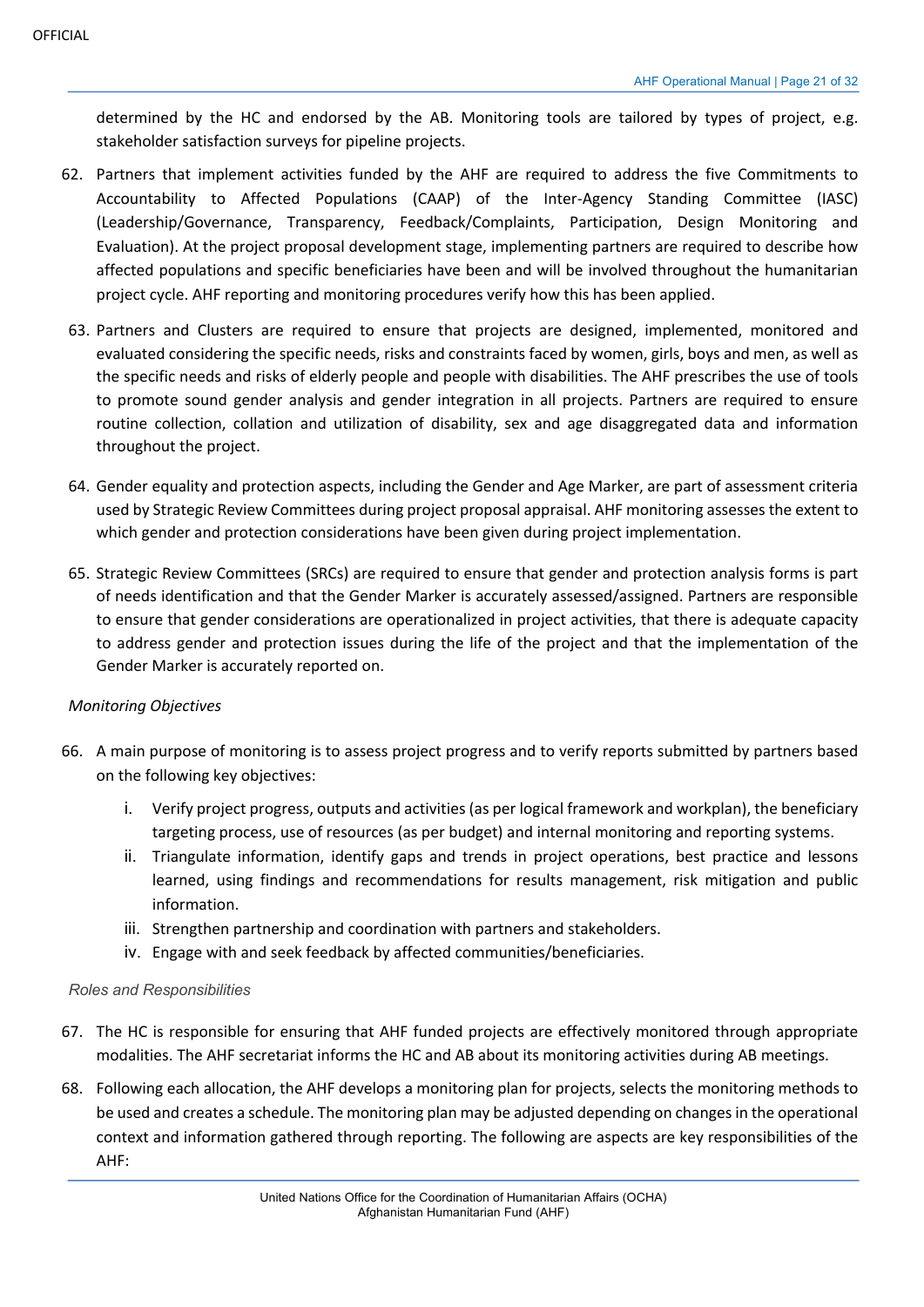- i. Develop and maintain a monitoring plan that meets the requirements of the AHF Operational Modalities;
- ii. Work with Cluster Leads and OCHA units/sub-offices to ensure that AHF monitoring activities are undertaken in close collaboration with other relevant activities;
- iii. Undertake monitoring (incl. missions) and any other monitoring activities as prescribed in the AHF Operational Manual and other applicable guidelines/policies.
- iv. Review and analyse information collected through monitoring and reporting activities.

#### *Process and Monitoring Tools*

- 69. In addition to partners' project management systems, AHF monitoring tools provide an additional level of verification of project results. Partners declare the tools they are using for AHF funded project in their respective project proposals.
- 70. The AHF uses a variety of monitoring tools, depending on the context, including:
	- v. Field Monitoring implemented by the AHF and supported by clusters, OCHA sub-offices and partners, is a primary component to verify that AHF-funded projects are delivering against planned outputs, allowing the AHF, HC/AB and clusters to assess the qualitative aspects of programme implementation. Field monitoring visits, at a minimum, collect information that: (i) assesses the timeliness of the overall project implementation, (ii) verify reported results, and (iii) assesses progress on key project activities. Additional Field Monitoring activities can be imposed when warranted, e.g. due to concerns, at the discretion of the AHF Head of Unit.
	- vi. Peer-to-Peer Monitoring is conducted amongst implementing partners to review each other's activities, share lessons, as well as improve relevance of project/programme implementation. It is a cost effective, remote type of monitoring that has the potential to transform a compliance-based approach to one of active learning and network building.
	- vii. Financial Spot Checks are conducted to assess the soundness of internal controls and the accuracy of financial records provided by the partner. On-site financial spot checks by the AHF and special audits by audit firms are conducted on the basis of AHF Operational Modalities, when warranted due to concerns, and at the discretion of the AHF Head of Unit. Financial spot checks may be conducted on site or at OCHA/AHF premises or by using remote methodologies, desk reviews of scanned copies, remote calls or videoconference in consideration of operational context and other unforeseen situations. The AHF reserves may request original documents including financial and non-financial related documents for verification at the IP premises or at OCHA-AHF premises. Implementing partners are required to retain original documents for five years, as per the UN Secretariat Financial rules and regulations.
	- viii. Third-Party Monitoring is used when access to the project location is very limited particularly in highrisk areas. It enables the AHF to obtain independently verified information about the status of AHF projects with particular emphasis on project outputs. The approach combines field visits and desk reviews of available documentation (e.g. project proposals, reports and any other relevant information/documentation). Additional Third-Party Monitoring activities can be imposed when warranted, e.g. due to concerns, at the discretion of the AHF Head of Unit.
	- ix. Remote Call Monitoring is a routine activity that occurs especially when it is not feasible to conduct physical visits of projects e.g. when implemented in insecure and highly volatile environments and with restricted access. It results in statistic information and records observations from key informants and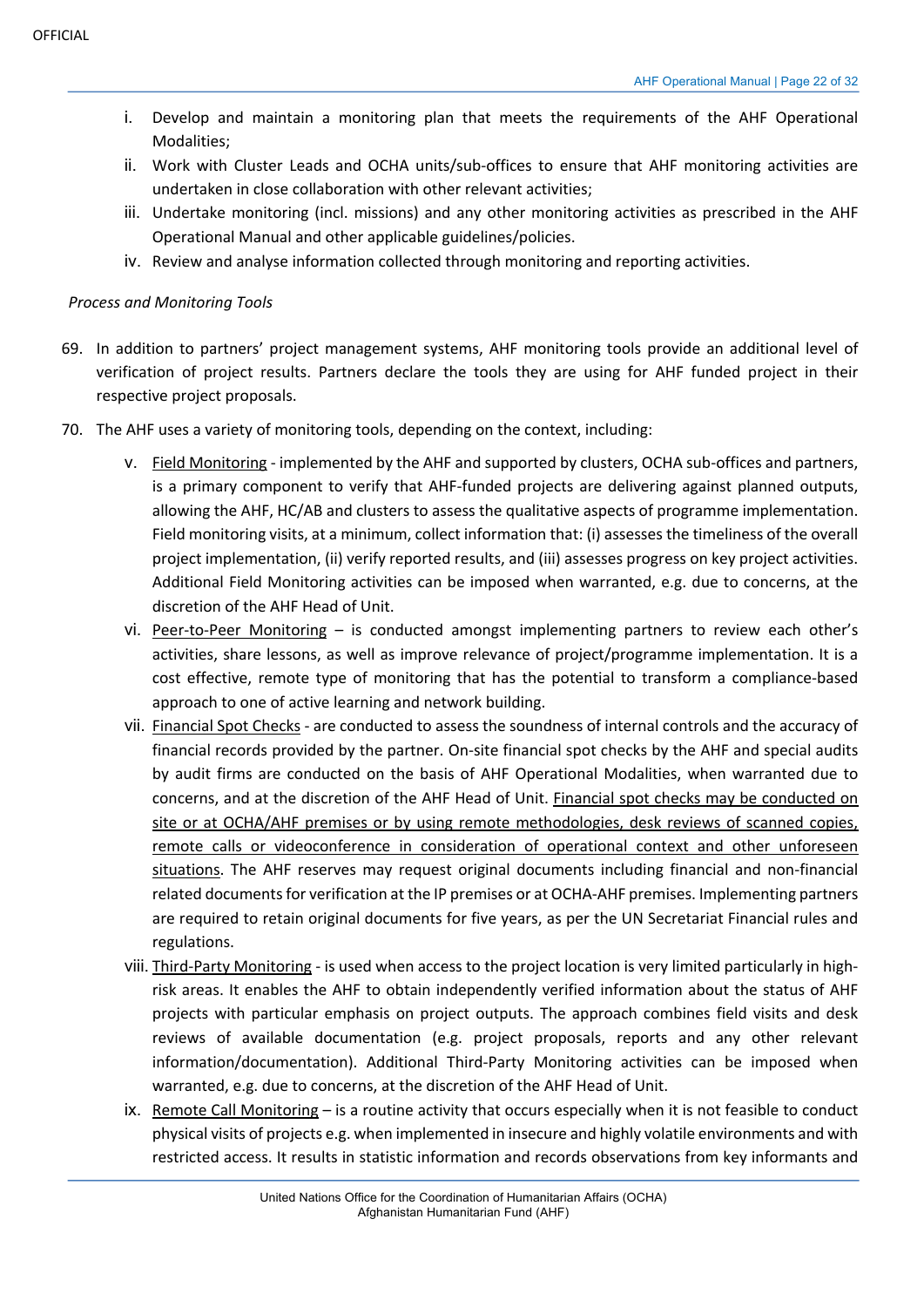beneficiaries regarding progress made and the level of satisfaction by beneficiaries / clients / stakeholders. The AHF routinely conducts telephone interviews (outsourced to AWAAZ) by using structured multiple-choice questionnaires. All information is captured by call centre operators using validation logics that provide real-time progress information on projects.

x. Remote Sensing and Aerial Imagery - where access is restricted, new technologies can contribute towards a more accountable project monitoring system. Aerial imagery and geospatial analysis e.g. in collaboration with UNOSAT can capture independent and objective information from areas that are too remote or insecure to reach. Aerial photography is particularly useful in engineering, construction, infrastructure and shelter programmes.

# **E4 Reporting**

#### *Partner Reporting*

71. The AHF requires narrative and financial reporting to ensure that activities carried out are on-track and achieve the planned project objectives. The frequency of reporting is determined by the AHF Operational Modalities and included in grant agreements. All reports are collected through and recorded the GMS.

| <b>Progress</b>                                      | <b>Final narrative</b> | <b>Interim financial statement</b>                | <b>Final financial report</b>         |
|------------------------------------------------------|------------------------|---------------------------------------------------|---------------------------------------|
| <b>Narrative</b>                                     | report                 |                                                   |                                       |
| report                                               |                        |                                                   |                                       |
| <b>NGOs and Red Cross/Red Crescent Organisations</b> |                        |                                                   |                                       |
| According                                            | Within 2               | To be submitted to the AHF before                 | Within 2 months of completion of the  |
| to AHF                                               | months of              | disbursement of the next                          | project.                              |
| Operational                                          | completion of          | instalment/tranche at any time once               |                                       |
| <b>Modalities</b>                                    | the project            | 70% of the previous instalment has                |                                       |
|                                                      |                        | been spent.                                       |                                       |
|                                                      |                        | By 31 <sup>st</sup> January of the following year |                                       |
|                                                      |                        | covering expenditures up to 31 <sup>st</sup>      |                                       |
|                                                      |                        | December.                                         |                                       |
| <b>United Nations Organisations</b>                  |                        |                                                   |                                       |
| According                                            | Within 2               | By 15 February of the following year              | Upon completion of the project,       |
| to AHF                                               | months of              | to reflect expenditure incurred for               | covering the period between inception |
| Operational                                          | completion of          | project activities up to 31 <sup>st</sup>         | and completion of the project, due no |
| <b>Modalities</b>                                    | the project            | December.                                         | later than 30 June of the following   |
|                                                      |                        |                                                   | year.                                 |

- 72. The reporting timelines for each project are configured in the GMS and partners receive automated system notifications before reports are due.
- 73. To enable aggregation of project outputs, the AHF is using standard cluster output indicators for all grants and as provided by Cluster Leads.

#### *Reporting by the AHF*

74. The AHF uses the common performance framework (CPF) for CBPFs to measure its performance. The CPF is a management tool that provides a set of indicators to assess how the AHF performs in relation to the policies objectives and operational standards set out in the CPF Global Guidelines and the AHF Operational Manual.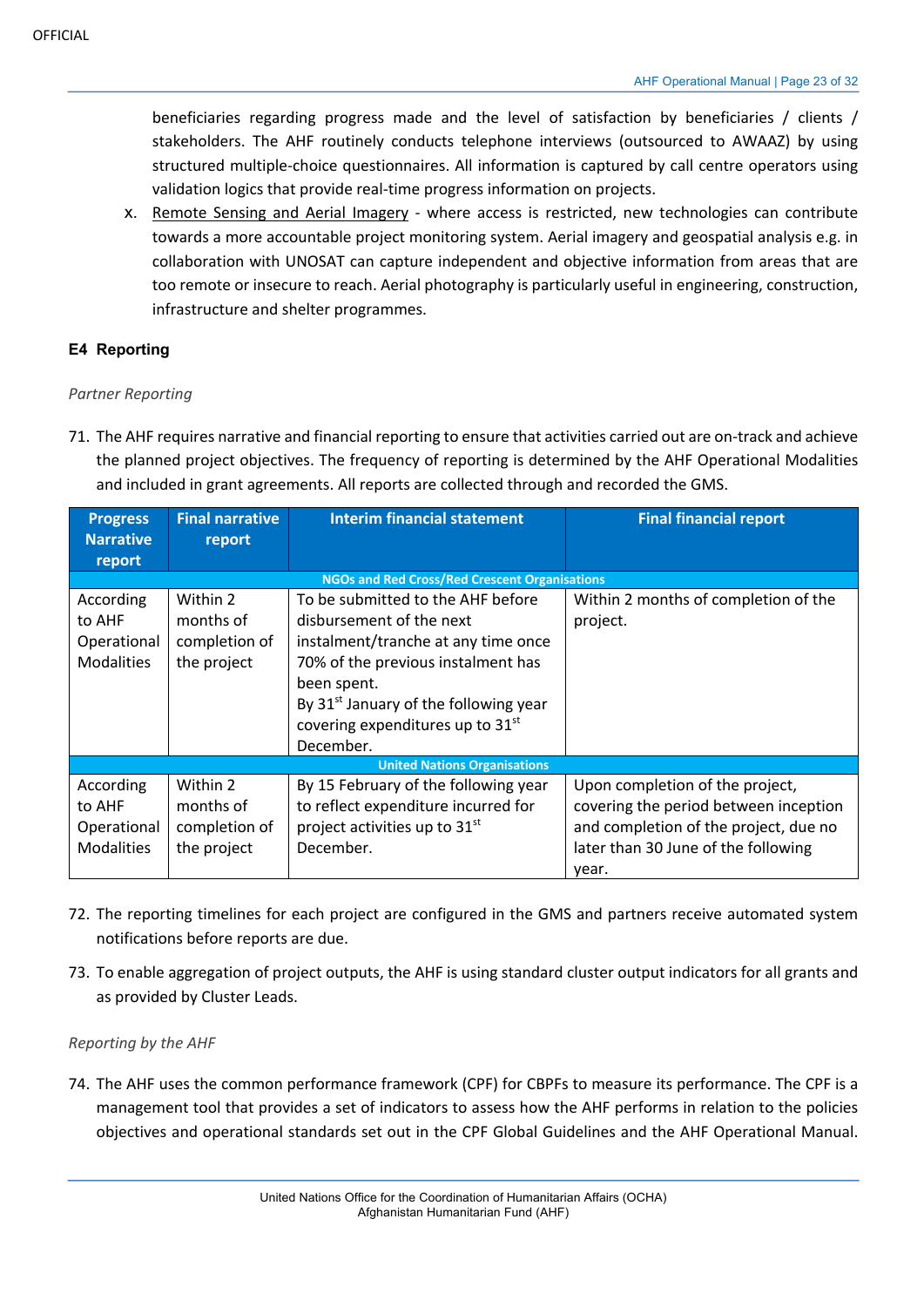The CPPF includes 20 performance indicators to assess AHF ability to deliver its overarching objectives in-line with five principles:

- v. Inclusiveness;
- vi. Flexibility;
- vii. Timeliness;
- viii. Efficiency;
- ix. Accountability and risk management.
- 75. The AHF discusses the indicators of the CPF with the HC/AB and sets targets/benchmarks and definitions of scores according to the context the AHF operates in. Also, via the Annual Report, the AHF presents the results to the AB and addresses findings (critical, below normal, normal, above normal, or exceeding) as required.
- 76. The HC, supported by AHF secretariat and in close collaboration with Cluster Leads, prepares the annual report on the performance and results of the fund. The report summarizes (i) how the AHF has performed in relation to its strategic objectives (including links with HRP, strengthening of HC, promoting partnership with NGOs and strengthening of coordination system); (ii) describes how funding has been allocated in relation to key humanitarian events, timeliness and transparency, and other considerations (i.e. gender); (ii) synthesizes achievements by cluster; (iii) highlights risk management initiatives, including monitoring and reporting; (iv) presents any challenges encountered, and (v) the main priorities for the next (reporting) period.
- 77. The AHF produces periodic and allocation specific dashboards to highlight donor contributions, beneficiaries (targeted and reached), as well as any other relevant information.
- 78. AHF Annual reports and dashboards are made available on the Fund's website and e-copies are provided to stakeholders.
- 79. The Multi-Partner Trust Fund (MPTF) Office of the United Nations Development Programme (UNDP), in its role as the Administrative Agent of the AHF, undertakes the following functions:
	- i. Organise signature of the Memorandum of Understanding (MoU) with the Participating United Nations Organisation (PUNOs), and the Standard Administrative Arrangements with donors;
	- ii. Receive, administrate and manage contributions received from Donors;
	- iii. Disburse funds to PUNOs and the International Organisation for Migration (IOM) in accordance with the decisions of the HC;
	- iv. Provide periodic (annual and final) financial reports on the AHF Account to the HC, contributing donors, the AHF Advisory Board and PUNOs;
	- v. Provide the HC, the Advisory Board and donors with the statements of donor commitments, deposits, transfers and other financial information related to the AHF, available directly at MPTF GATEWAY (http://mptf.undp.org);
	- vi. Assist the AHF in fund administration matters.
- 80. The AHF acknowledges the importance of reporting and providing information i.e. regarding its activities, systems and performance, also to ensure transparency, collaboration and confidence in AHF activities. It therefore welcomes requests for additional information by both contributing and prospective donors, Advisory Board members, as well as partners and stakeholders. Request should be submitted to the AHF Head of Unit (see contact information).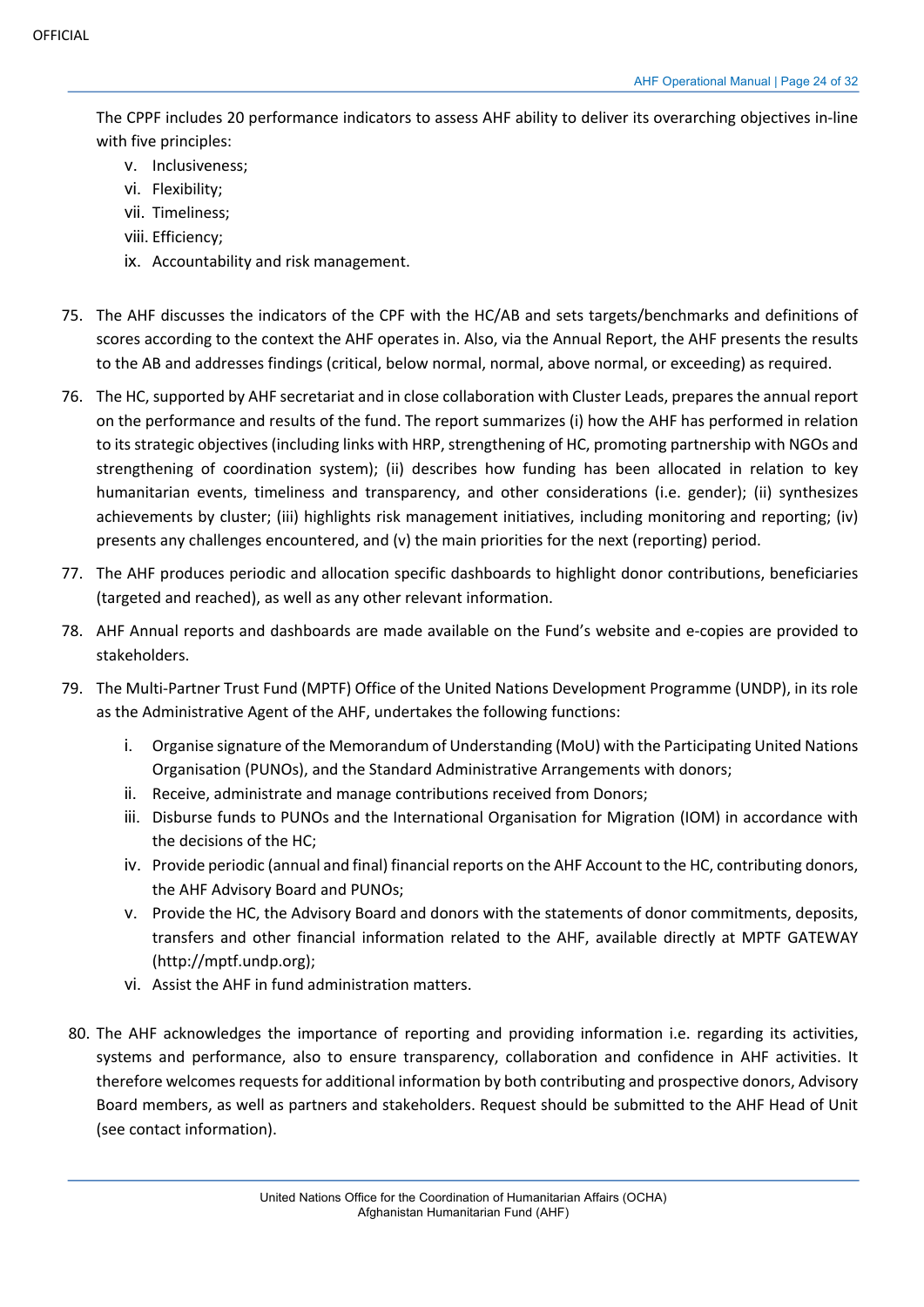#### **E5 Audit**

- 81. UN Agencies, Funds and Programs (AFPs) are subject to internal oversight audit systems and mechanisms established by their respective governing bodies.
- 82. NGO partners receiving funds from the AHF are subject to external audits as per their individual grant agreements with the AHF.
- 83. External audits are an oversight mechanism and essential component of the AHF accountability framework. They enhance transparency and enable sound financial management and control of resources allocated to partners. Detailed information on audit process, including timelines for audits is available in section F4 and F5 of this manual.
- 84. In particular, external audits help to mitigate financial risks; including misuse of resources and fraud; identify weaknesses in financial and operational management, recommend critical improvements and identify ineligible expenditures. External audit findings provide essential feedback to the partner, promoting continuous improvement of financial and operational management and performance.
- 85. The AHF may conduct offsite and remote audits, i.e. desk reviews of scanned copies depending on the operational context and other unforeseen situations. Implementing partners are required to retain original documents for five years as per the Financial rules and regulations of the UN Secretariat.
- 86. Depending on the context and in exceptional cases only, the AHF may postpone audits to a later date, rather than conduct remote audits. Any such decision will be taken on a case-by-case basis in consultation with OCHA-HQ and the HC.
- 87. Internal oversight bodies (Office of Internal Oversight Services and the Board of Auditors) audit OCHA and AHF operations annually. Audits performed by these entities are subject to the *single audit principle*. The BOA, comprising Auditors-Generals of three Member States, provides external audit services for the United Nations and its funds and programmes with the exception of the World Food Programme (WFP) which has its own external auditor.

#### **E6 Complaints Mechanism**

- 88. Stakeholders (including beneficiaries) concerns or complaints regarding the AHF processes or decisions can be addressed to the AHF Head of Unit and OCHA Head of Office via email (ahf-afg-complaints@un.org). Complaints are compiled, reviewed and raised with the HC for decision making. The HC informs the AB of complaints and any actions taken.
- 89. The AHF responds to all complainants within 24hrs, clearly stating the next steps that will be taken i.e. further information requested or complaint referred to HC for decision making.

#### **E7 Compliance Measures**

- 90. Compliance control measures enable the AHF and the HC to address any non-compliance on basis of the legal terms (the grant agreement) signed between OCHA and the recipient organization, such as:
	- vii. Overdue financial or narrative reports; viii. Refund of unspent funds;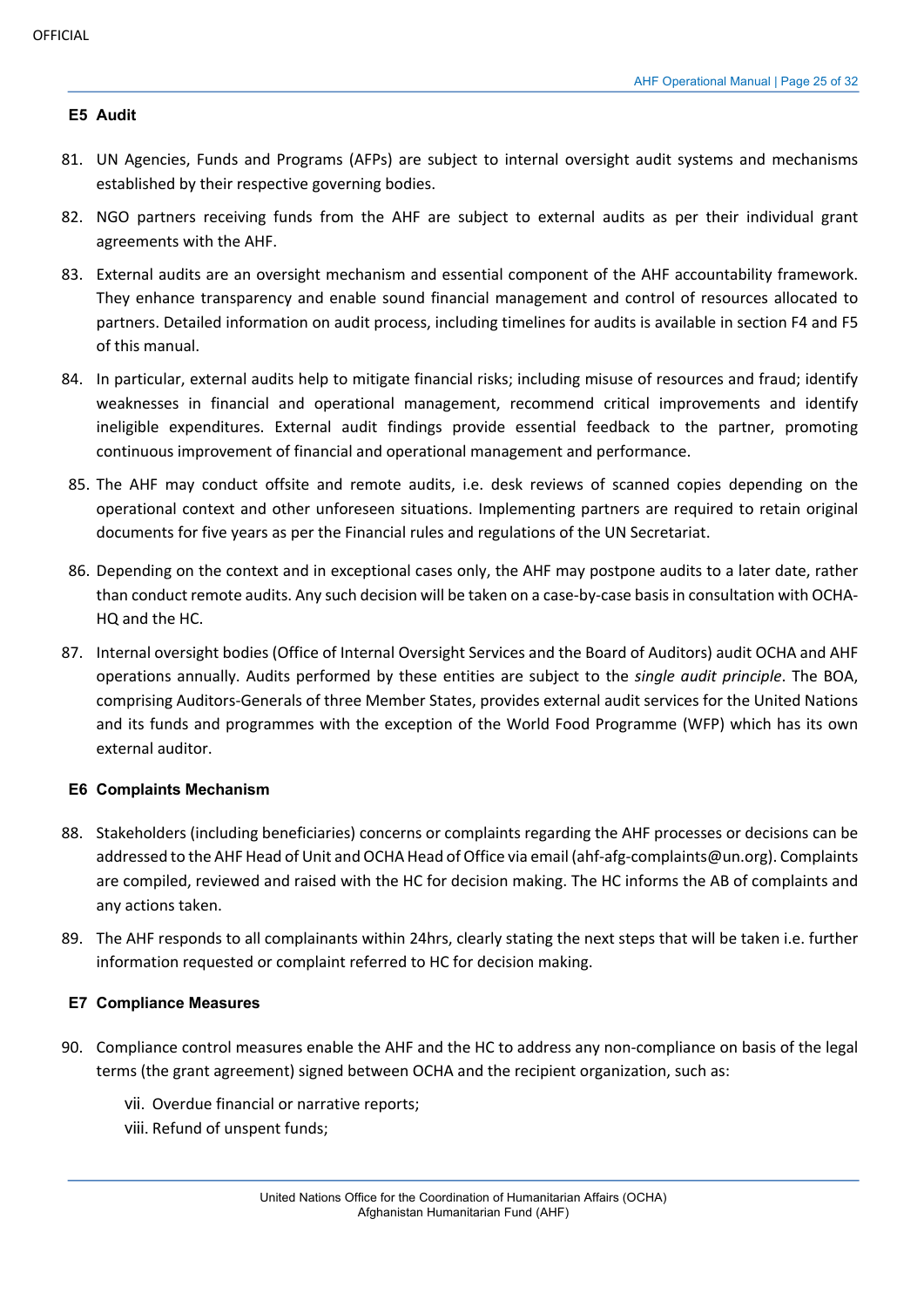- ix. Critical (high risk) audit findings/qualified audit opinion (especially on lack of critical internal controls, serious weaknesses in internal controls, lack of bank reconciliation; lack of double-entry accounting system; lack of supporting documents, lack of authentic receipts);
- x. Critical findings from monitoring and financial spot checks;
- xi. Violation of humanitarian principles and code of conduct6;
- xii. Fraud, corruption, or misuse of funds.
- 91. Whenever a partner does not comply with the requirements described in this operational manual and reflected in the contractual agreement, or violates any other obligations stemming from the contractual agreement, the AHF is taking corrective actions commonly referred to as compliance measures (Annex 15: Compliance Measures for Country-based Pooled Funds).
- 92. The general principle underpinning the application of compliance measures is that whenever a partner does not comply with requirements stemming from the accountability framework, or in applicable contractual agreements, the HC will take actions to address non-compliance. Further actions will be pursued as and when deemed appropriate by OCHA.
- 93. OCHA HQ (Chief of CBPF Section) will be informed immediately whenever there is a credible indication of possible fraud, corruption or misuse of funds related to CBPF projects. Individual cases are reported to determine whether an investigation process is warranted. The CBPF Reporting Form (Annex 22a. Fraud Report Form.docx of the Global CBPF Guidelines) on Suspected Fraudulent Acts by IPs is used to document the facts of the case. The decision to trigger a formal investigation is made by OCHA HQ/Executive Officer (EO) after a consultative process involving OCHA HQ/CBPF Section, the OCHA Head of Office and the AHF Head of Unit while keeping the HC informed. OCHA HQ may apply appropriate measures (e.g. suspension of funding) to partners that are being investigated.
- 94. The OCHA Standard Operating Procedures (SOPs) on Suspected Fraud and Misuse of Funds describes the steps that OCHA will take in the event of an investigation into a partner contracted under a CBPF. Information sharing, and communication is conducted confidentially.
- 95. Any incidents during the project cycle that affect a partners' ability to account for the use of funds or goods, must be reported to the AHF Head of Unit in writing as soon as they occur. An Incident Report and supporting documents must be submitted by the AHF Head of Unit to OCHA HQ/CBPF Section within 30 calendar days. Incidents include fraud, corruption theft, diversion of humanitarian assistance, looting, loss of vital documents. The AHF Head of Unit is reporting any incidents that require a formal investigation and response to the HC and also during AB Meetings (standing item on the AB meeting agenda).

#### F **Administrative Aspects**

#### **F1 Budget Preparation Principles**

96. A dedicated AHF budgeting guideline (Annex 3) provides partners with a common framework to enable context appropriate preparation and approval of project budgets. The guideline's focus is to define eligible and ineligible costs, direct and indirect costs, shared costs, budget categories and the adequate breakdown of budget lines.

<sup>&</sup>lt;sup>6</sup>See GA Res 46/182 and https://cdu.unlb.org/UNStandardsofConduct/CodeofConduct.aspx and https://oios.un.org/page?slug=report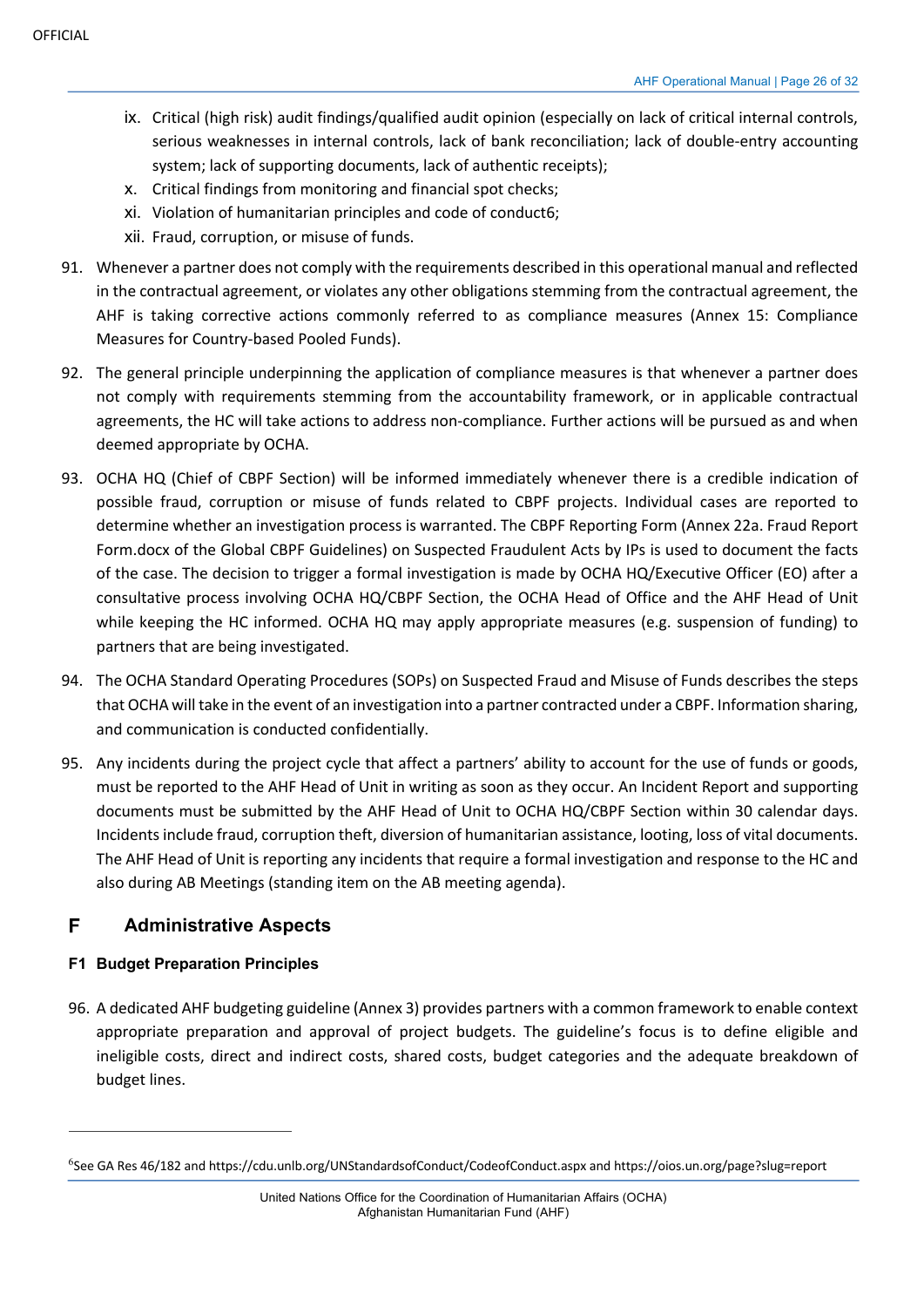- 97. The AHF budgeting guideline forms part of the AHF Operational Manual, applies to all AHF-funded projects and is reviewed by the HC/AB.
- 98. The AHF budgeting guideline prescribes a clear segregation of duties, underpins the preparation, review and clearance of the project budgets. It ensures central and internal controls designed to reduce the risk of approving erroneous or inappropriate project budgets (e.g. miscalculations, inconsistency, lack of transparency or admission of ineligible costs). The AHF Head of Unit and the OCHA certifying finance officer at headquarters have specific roles, responsibilities and level of authority:

The AHF Head of Unit is responsible to ensure that:

- i. Principles of economy, efficiency, effectiveness, transparency and accountability are adhered to in the sense that the project budget inputs are commensurate with the planned activities and the expected outputs. More specifically, that the project budget is a correct, fair and reasonable reflection of the project proposal/logical framework;
- ii. The cost estimates are reasonable in the specific context where the project will be implemented, and that funding is used in the most efficient way (value for money).

The OCHA certifying finance officers at headquarters is responsible to:

- i. Verify and approve the budget's factual correctness and its coherence with the project proposal and logical framework;
- ii. Flag concerns and seek clarification by the AHF Head of Unit on any matters that could compromise compliance with UN rules and affect financial transparency and accountability of the AHF.
- 99. In the budget planning process, AHF partners are expected to:
	- i. Provide a correct and fair budget breakdown of planned costs that are necessary to implement activities and achieve the objectives of the project;
	- ii. Use and comply with the budget template and guidance provided by AHF for the classification and itemization of planned costs;
	- iii. Provide a budget narrative (an essential component of the budget) that clearly explains the objective and rationale of every budget line. For example, shared costs, expensive assets, and costs/equipment required to support regular operations of the partner, are cases that require a substantive narrative.

#### **F2 Eligible and Ineligible Costs**

- 100. The following attributes are used to define eligible costs:
	- i. Is necessary, reasonable and proportionate for the delivery of the objectives of the project.
	- ii. Complies with the principles of sound financial management, in particular the principles of economy, value for money, efficiency, effectiveness, transparency and accountability.
	- iii. Identifiable in the accounting records and backed by original supporting evidence as incurred and in accordance with the approved project proposal and period.

#### 101. The following attributes are used to define ineligible costs:

- i. Costs not included in the approved budget (taking into consideration duly approved budget revisions).
- ii. Costs incurred outside the approved implementation period of the project (taking into consideration duly approved no-cost extensions).
- iii. Debts and provisions for possible future losses or debts.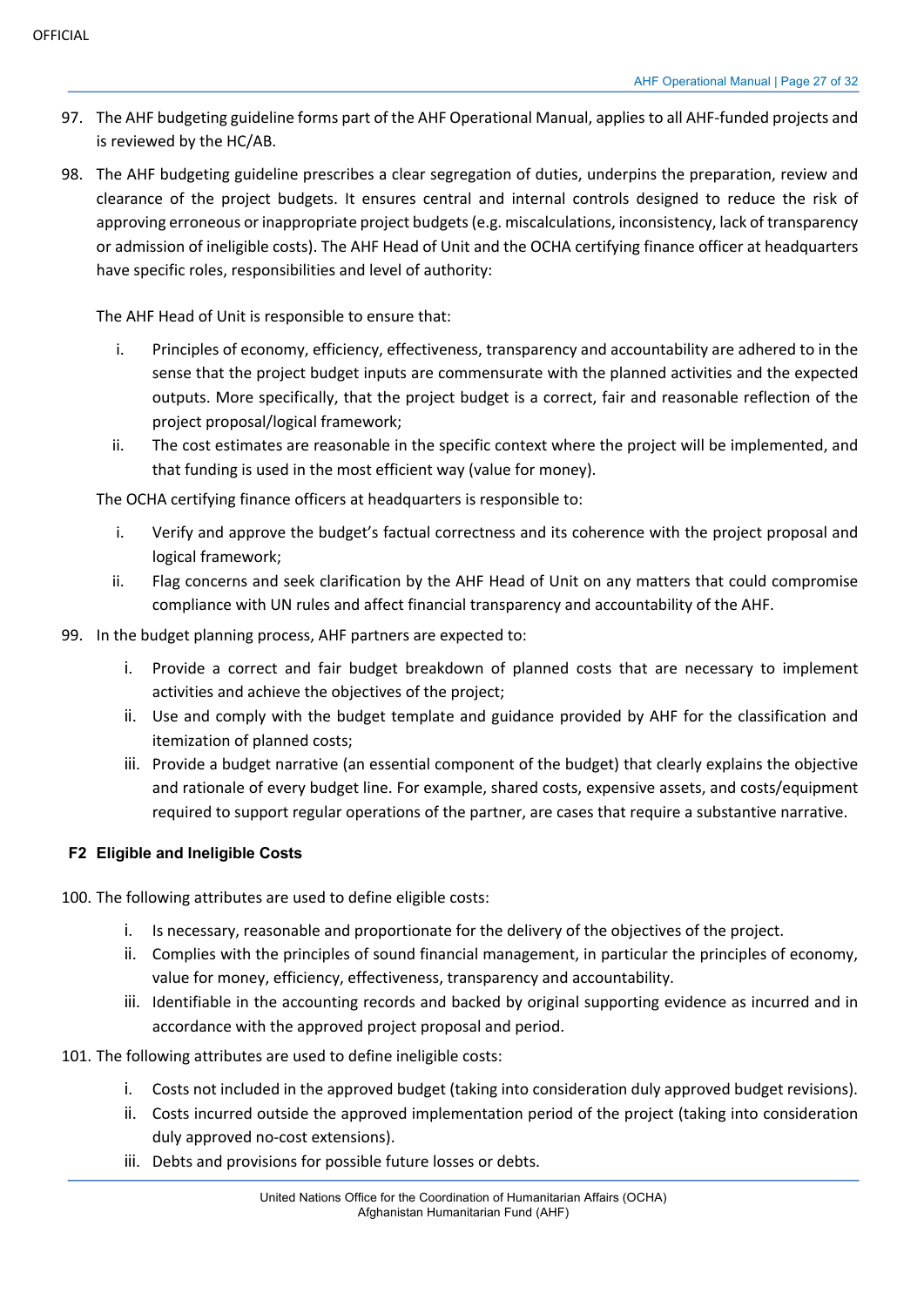- iv. Interest owed by the implementing partner to a third party.
- v. Items already financed through other sources.
- vi. Purchases of land or buildings.
- vii. Currency exchange losses.
- viii. Cessions and rebates by the implementing partner, contractors or staff of the implementing partner of part of declared costs for the project.
- ix. Government staff salaries.
- x. Hospitality expenses, provision of food/refreshments for project staff (not including basic hospitality during trainings, events and meetings of approved project implementation activities).
- xi. Incentives, mark-ups and gifts.
- xii. Fines and penalties.
- xiii. Duties, charges, taxes (including VAT) recoverable by the implementing partner.
- xiv.Global evaluations of programmes.
- xv. Audit and system audit fees these costs are paid directly by the AHF for NGO and Red Cross/Red Crescent projects.

#### **F3 Guideline on requesting project changes**

102. Changes to a project may be required due to various reasons and may have different consequences for the project's scope, duration and budget. All variations must be brought to the attention of the AHF Head of Unit, who in consultation with Cluster Leads, assesses whether the proposed changes need formal authorization, require an amendment to the initial grant agreement, or whether the breath of the proposed changes is such that the change is to be rejected.

#### *Deadline for submission of a request to revise a project*

- 103. Project revision requests, whether for no-cost extension, budget modification or any other change, need to be submitted to the AHF Head of Unit at least four weeks prior to the end of the project. Late submissions will only be considered under exceptional circumstances.
- 104. A project revision request needs to clearly explain why the grant agreement should be amended and indicate the current operational status of the project. A financial statement detailing expenditure incurred to date needs to be submitted.
- 105. Depending on the nature of the revision, relevant GMS workflows will be activated by the AHF Head of Unit that then allows partners to formally request an amendment.
- 106. The HC responds (may be delegated by the HC to the OCHA Head of Office) though the AHF Head of Unit to the implementing partner in writing, accepting, modifying or rejecting the request.
- 107. A signed amendment to the grant agreement is required in the following circumstances:
	- i. Changes to the project budget lines or budget categories exceeding the 15 per cent or \$1,000 whichever comes first tolerance permitted for each budget category. For further details please refer to 113 (budget modifications)
	- ii. Addition of a new budget line, irrespective of whether it is below or over the 15% tolerance allowed for each budget category;
	- iii. Change in duration of the project (No-Cost Extensions);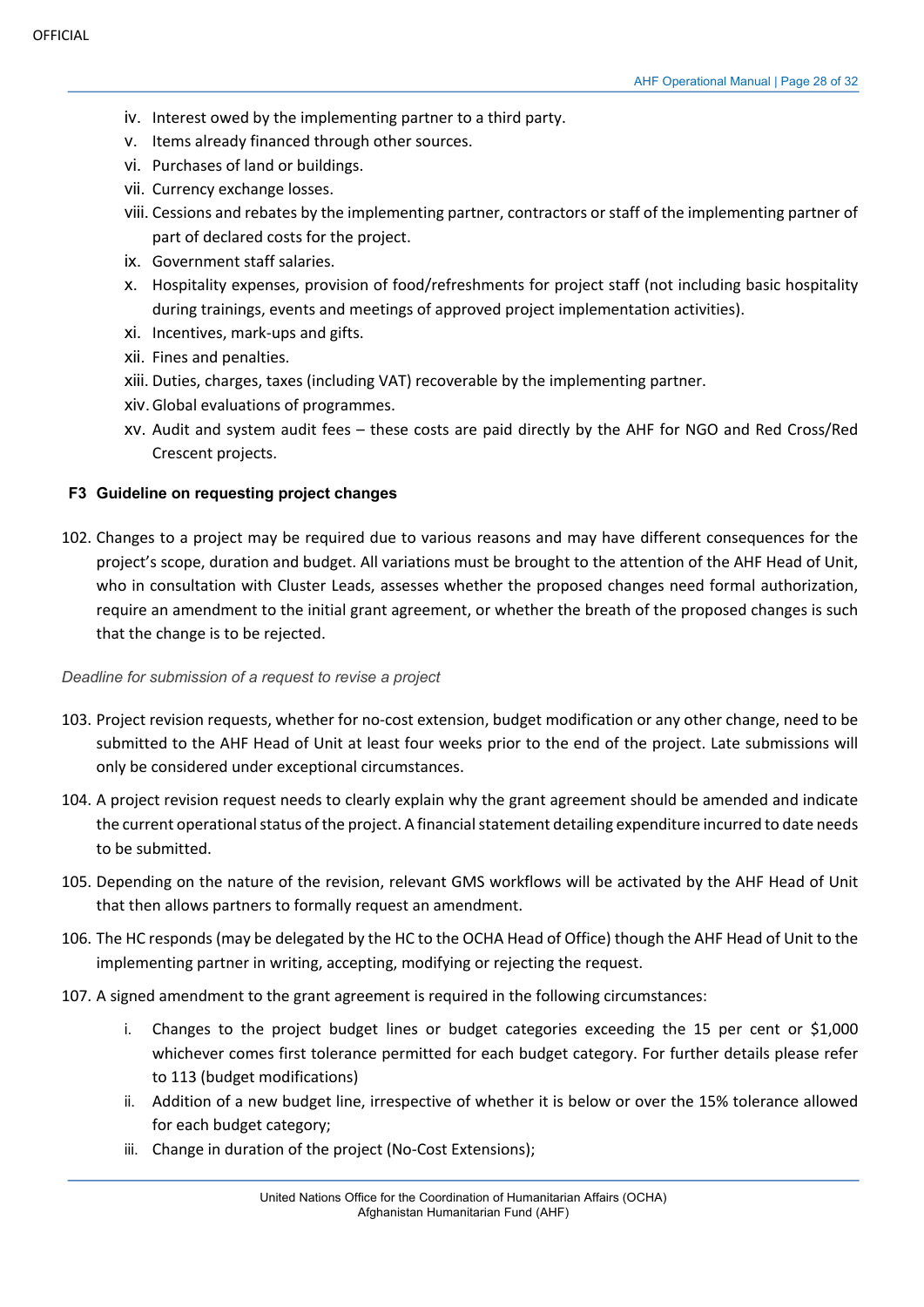- iv. Change of partner banking information relevant to the project;
- v. Any other changes that have financial or legal implications and that from part of the grant agreement.
- 108. The following changes do not require a formal grant agreement amendment and can be approved by the AHF Head of the Unit in the GMS through 'approval without GA amendment'.
	- i. Change in project location, unless the entire project area has changed;
	- ii. Change in number of beneficiaries, unless it changes the nature of the project significantly;
	- iii. Change in approved project activity, unless it changes the project's key objective(s) and results.
- 109. Significant Deviations from the original project objectives, including extensive changes in the geographic location of the project, the target population, or the scope of project activities will be referred to the HC (or if delegated by the HC to the OCHA Head of Office) by the AHF Head of Unit.

#### *No-Cost Extensions (NCEs)*

- 110. No-Cost Extension (NCE) requests are considered on a case-by-case basis, depending on reasons justifying the request, evidence of progress collected through narrative and financial reports (i.e. progress/interim), and at the discretion of the AHF Head of Unit through requesting specific field monitoring visits and financial spot checks.
- 111. The NCE can modify the agreement to extend the duration of the project, with or without any changes to the project's budget (without exceeding the approved total amount) or activities. To extend the duration, an amendment to the original agreement must be signed by all parties to the grant agreement (legal contract).

#### *Budget Modifications*

- 112. Budget revisions shall not increase the approved total budget in the initial grant agreement.
- 113. There are three types of potentially acceptable budget revisions partner may request:
	- i. Budget revision not exceeding 15 per cent of the approved budget per budget category;
	- ii. Budget revision exceeding 15 per cent of the approved budget per budget category;
	- iii. Addition of a new budget line

#### 114. Budget revision not exceeding 15 per cent of the approved budget category.

- i. Cost re-deployments to budget categories not exceeding 15 per cent of the originally approved budget category are usually acceptable, but if the variations for the budget line or budget category (whichever comes first) exceeds \$1,000 then the partner needs to get written approval by the AHF Head of Unit).
- ii. Budget variations of this type are usually acceptable as long as activities retain the same scope and nature of the original grant agreement. (flexibility of \$1,000, as stated in the paragraph above)
- 115. Cost re-deployments to budget categories exceeding 15 per cent of the budget amount per category require HC (may be delegated to OCHA Head of Office) authorization.
	- i. After prior consultation with the AHF Head of Unit, the implementing partner submits a formal request through the GMS.
	- ii. Should the budget modifications imply programmatic changes (within the scope and nature of the original grant) the implementing partner needs to submit a revised logical framework.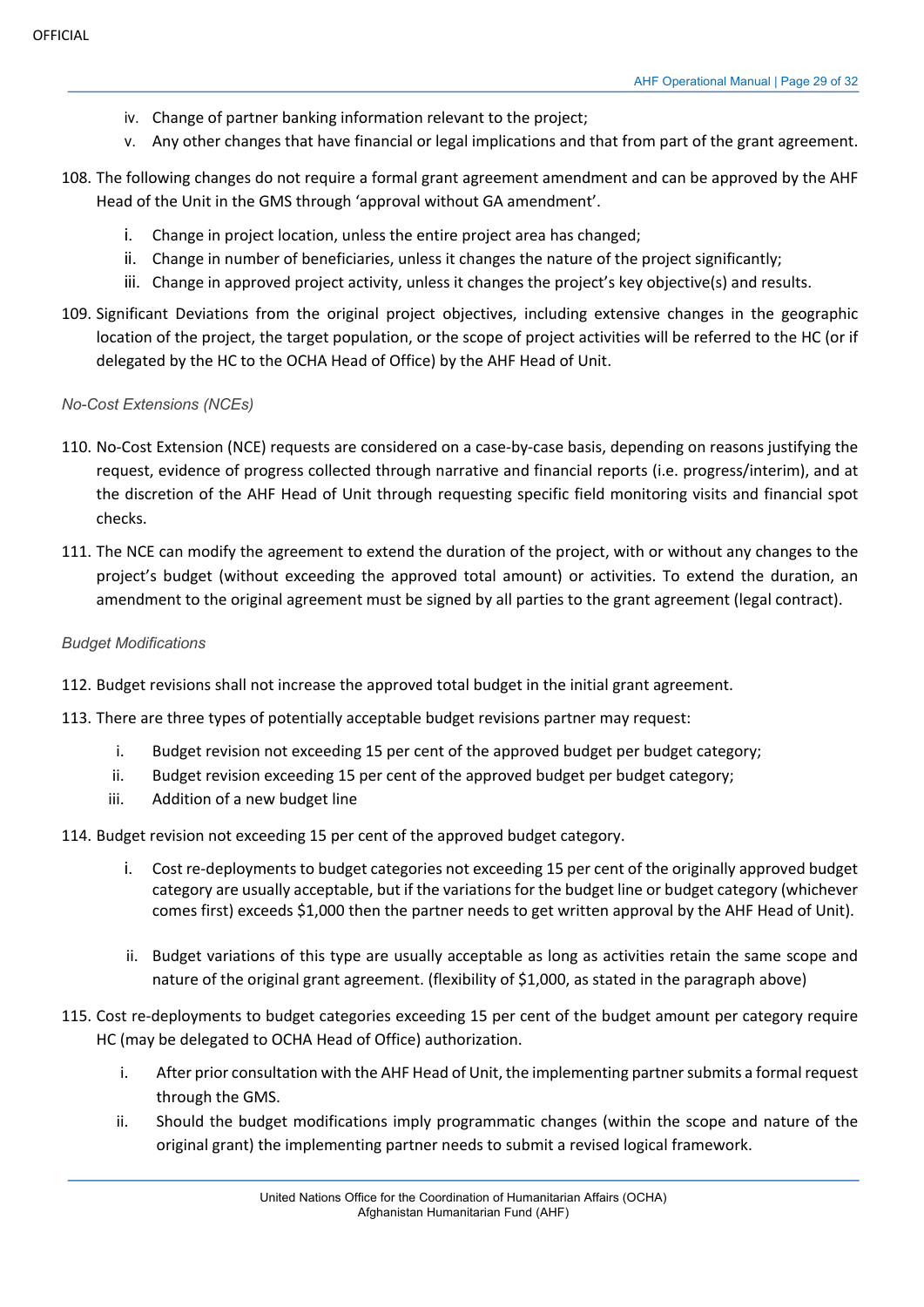- iii. HC approval of such modification will be formalized through an amendment to the original grant agreement (inclusive of all necessary supporting documents, project proposal and project budget).
- 116. Addition of a new budget line within a category, even if it has no impact on the total amount of the category, should always be brought to the attention of the AHF.
- 117. Budget line variations within the same category, not affecting the total value of the category, are acceptable if approved by the AHF Head of Unit.

#### *Interest Income Earned on Project Funds*

- 118. Any financial interest income earned on project funds must be declared in the appropriate financial statements and reports.
- 119. Interest income may be used in-line with previously approved project budget and activities, after prior approval by the AHF Head of Unit and OCHA HQ.

#### *Project Closure*

- 120. A project will be considered closed when the following conditions are met:
	- i. Final narrative report received and cleared by the AHF Head of Unit. Partners must submit the final narrative report within two calendar months after the end of the project implementation (including NCEs). The AHF Head of Unit has up to one calendar month from receipt to review, verify as needed, and to clear the final narrative report.
	- ii. Partners submitted the final financial report (including an inventory of assets purchased under the grant) within two calendar months after the end of the project implementation (including NCEs). Once the final financial report has been received, it will be pre-cleared by the AHF Head of Unit and OCHA HQ/PFMB within one month.
	- iii. After clearance of the final financial report, projects have been audited within two months.
	- iv. AHF and OCHA CBPF Section reviewed and close the project within two months from receipt of the audit report.
	- v. Following the closure of a project and its audit (when applicable), partners are notified by the AHF Head of Unit about the exact amount to be refunded (if any). Partners have one month from the date of notification to refund amounts due. Non-compliance with the request will be subject to specific measures outlined in the Annex 15 (Compliance Measures). Proof of payment needs to be received and acknowledged by OCHA CBPF Section.
- 121. The AHF reserves the right conduct additional audits on NGO partner contracts. The AHF may also request the reimbursement of unspent or qualified expenditures. Upon written notification from the AHF, the implementing partner shall refund the requested amount within one calendar month.

#### **F4 Audit Process**

- 122. Audits are conducted according to the Global Operational Handbook for CBPFs.
- 123. External audits are an oversight mechanism and an essential component of the accountability framework. It enhances the transparency and sound financial management of resources allocated by the AHF.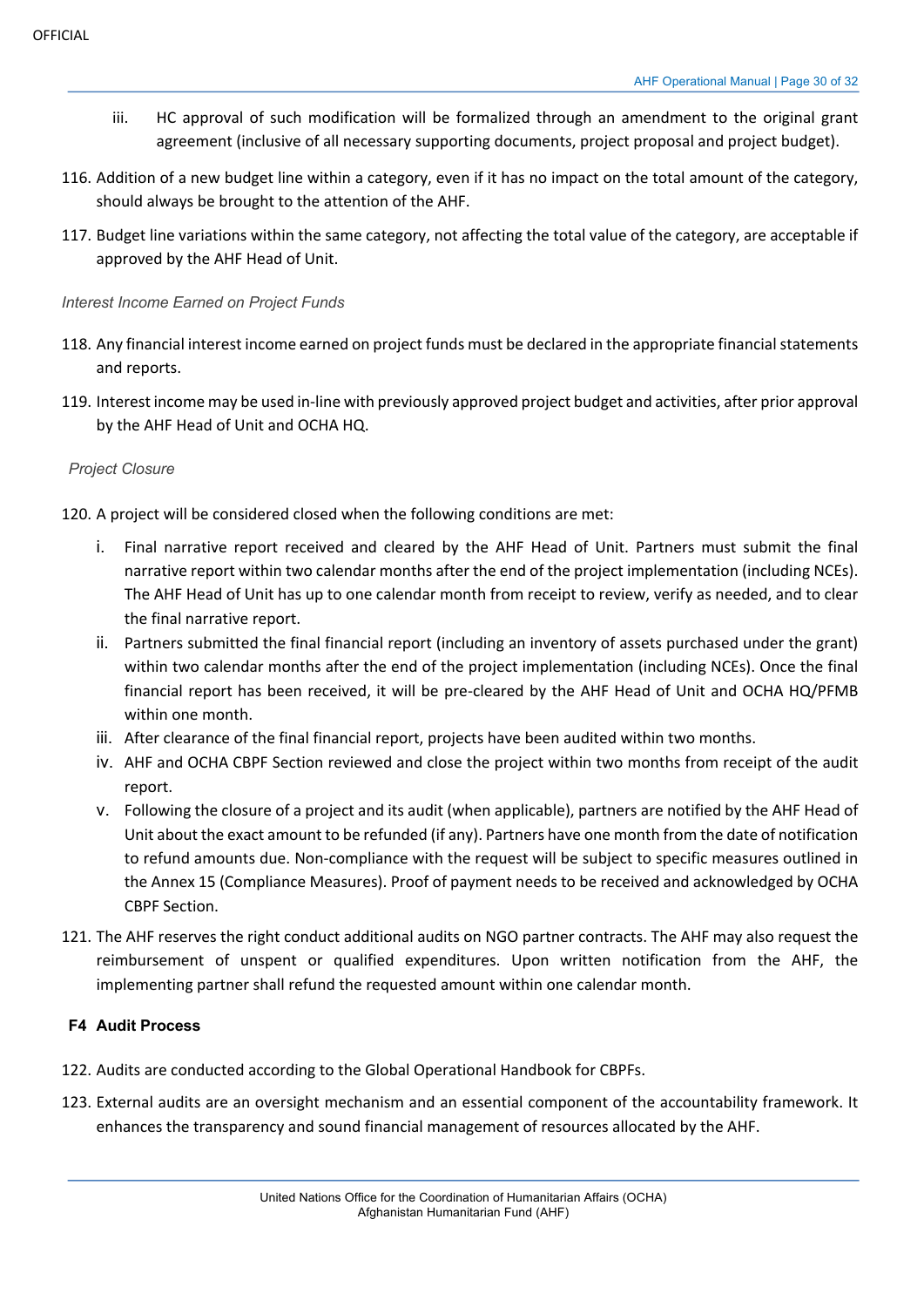- 124. External audits enable the AHF to obtain evidence-based assurances on the use of funds transferred to NGOs. In particular, external audits help to mitigate financial risks; including misuse of resources and fraud; identify weaknesses in financial and operational management and recommend critical improvements; identify ineligible expenditures.
- 125. External audit findings provide essential feedback to the partner and the system, promoting continuous improvement of NGO financial and operational management and performance, and enabling the AHF to make informed funding decisions.

#### *Project Audits of UN Organizations*

- 126. Participating UN Organisations are audited in accordance with their own financial rules and regulations and the framework for auditing multi-donor trust funds subject to single audit principle (as agreed to by the Internal Audit Services of Participating UN Organisations and endorsed by the UN Development Group (UNDG) in September 2007).
- 127. The Board of Auditors (BoA), comprising Auditors-Generals of three Member States, provides external audit services for the United Nations and its funds and programmes, with the exception of the World Food Programme (WFP) which has its own external auditor.

#### *Project Audits for NGOs*

- 128. NGO implemented projects are audited in compliance with applicable financial regulations, rules and directives as per the AHF Grant Agreements. The costs of such will be borne by the AHF, as a direct cost to the AHF. One or several external auditing companies can be contracted by the AHF to deliver financial and operational audit requirements of NGO partners. Audit process:
	- i. Once the final financial report is cleared by OCHA CBPF Finance, the partner receives a notification via GMS about the launch of the audit process.
	- ii. Additionally, the AHF Head of Unit informs the partner by email about the start of the audit and is available to the partner for questions.
	- iii. The auditors contact the partner to agree on a field visit of the partner's office and share the final audit plan with the AHF.
	- iv. After the audit, the auditor shares the draft report with the partner and requeststheir response. Whenever there are critical findings, the auditors are required to immediately inform the AHF and to seek advice prior to informing the partner.
	- v. After receiving feedback from the partner and finalising the report, the auditors share the final draft report with the AHF for review.
	- vi. Once the report is reviewed/finalized by the AHF, the auditors issue the final and signed audit report to both to the partner and the AHF.
	- vii. The AHF uploads the report into GMS for OCHA CBPF Finance clearance.
	- viii. After OCHA CBPF Finance clearance of the report and processing of any refunds or disbursements, the project will be closed both operationally and financially by the AHF in GMS.
- 129. The AHF is recording all audit findings, particularly those that may expose OCHA to risks, to ensure that partners address findings before applying for additional AHF funding. The audit performance of partners feedsinto their Performance Index and may impact on the risk level of the partner.